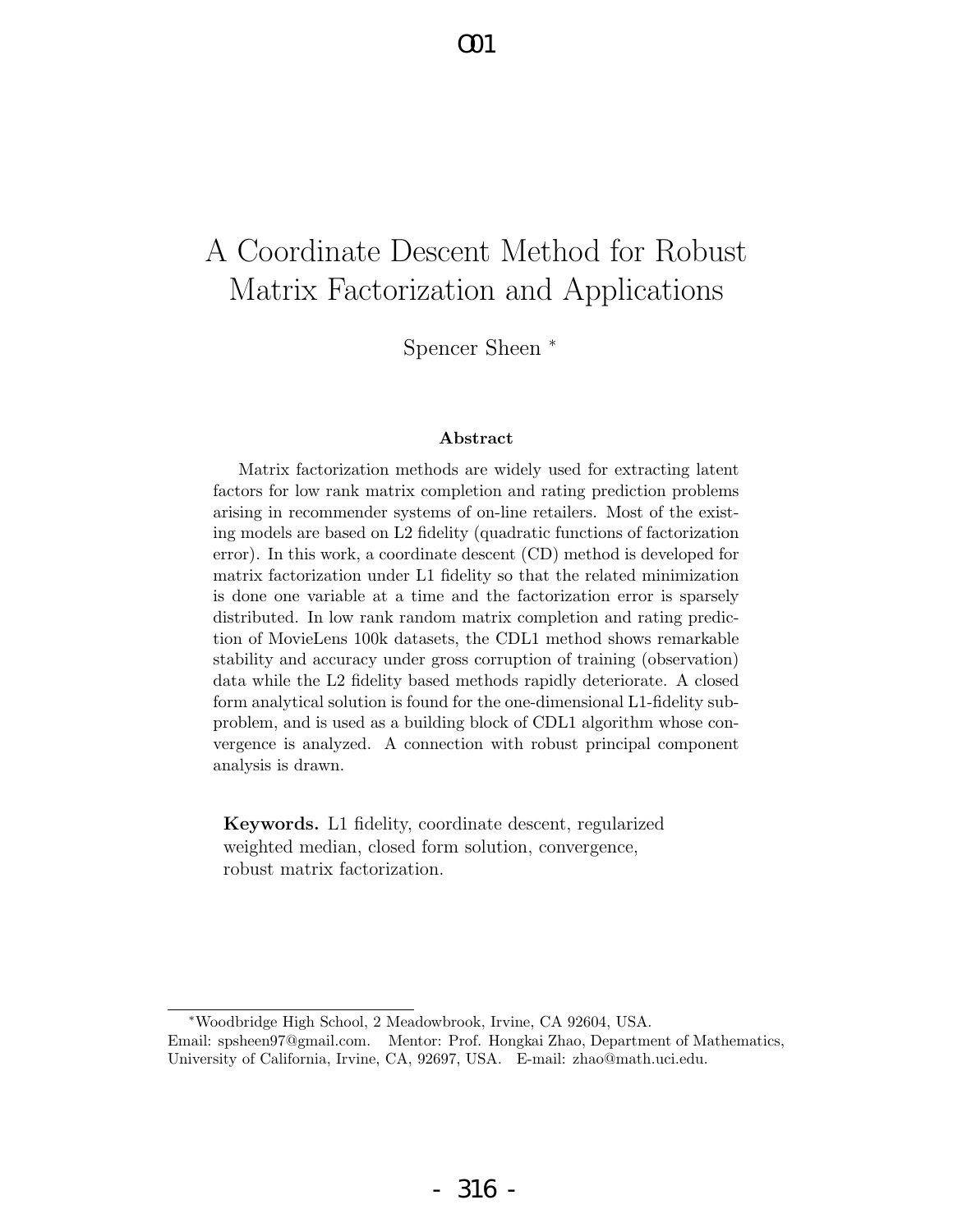## 1 Introduction

On-line shopping has been part of our daily lives in the digital age. In constrast to traditional shopping in a store (a limited physical environment), on-line shoppers can be easily inundated in a sea of choices. Matching products with shoppers' tastes and preferences arises as a key issue for enhancing market efficiency and customer satisfaction. So there is a natural need for a recommender system to anticipate a buyer's next move and make recommendations based on the past preference or rating data [7]. E-commerce giants Amazon, Netflix, Spotify among many others, have embedded recommender systems in their websites. The available data from the past (also called training data) can be tabulated as a matrix (utility matrix) with row numbers representing the user/buyer identification (IDs) and the column number representing the item/product IDs. The value of the  $(i, j)$ -th entry is the rating of the *i*-th user to the j-th item.

The utility matrix is however incomplete since almost no users rate all items and no items receive ratings from all users. On the other hand, there are many people with similar tastes, and many items with similar attributes (e.g. genres, casts, popularities of movies). So there is a lot of redundancy in the ratings. If we categorize users and movies into classes, the number of classes is in the range of 20's to 100 while the size of the utility matrix can be over thousands. Mathematically, the utility matrix is low rank. The first research problem is to complete the utility matrix as a low rank matrix, the so called *matrix completion* which also comes up in other applications such as face recognition and video restoration [3] where occlusions and defects occur. The second research problem is to predict future ratings based on the training data, or find a low rank matrix to capture the essential features of users and items and serve as a predictor.

In this report, we shall study and compare optimization based matrix factorization methods for both types of problems above. Linear algebra tells us that a size  $m \times n$  low rank matrix is a product of an  $m \times r$  matrix and a  $r \times n$ matrix, with  $r \ll m(n)$  or a sum of r rank-1 matrices. The new phenomenon here is that the factorization is to be approximately found and computed under the constraint that the utility matrix (denoted by  $U$ ) is low rank and incomplete. Matrix factorization techniques have been found successful for large scale recommendation systems of NetFlix and Spotify in recent years [10]. Let each user u (item i) be associated with a vector  $p_u \in \mathbb{R}^r$   $(q_i \in \mathbb{R}^r)$ . The dot product  $p_u^T q_i$  models the interaction/preference of item i with/to user u. The basic idea is to find these so called latent factors (or computer's way to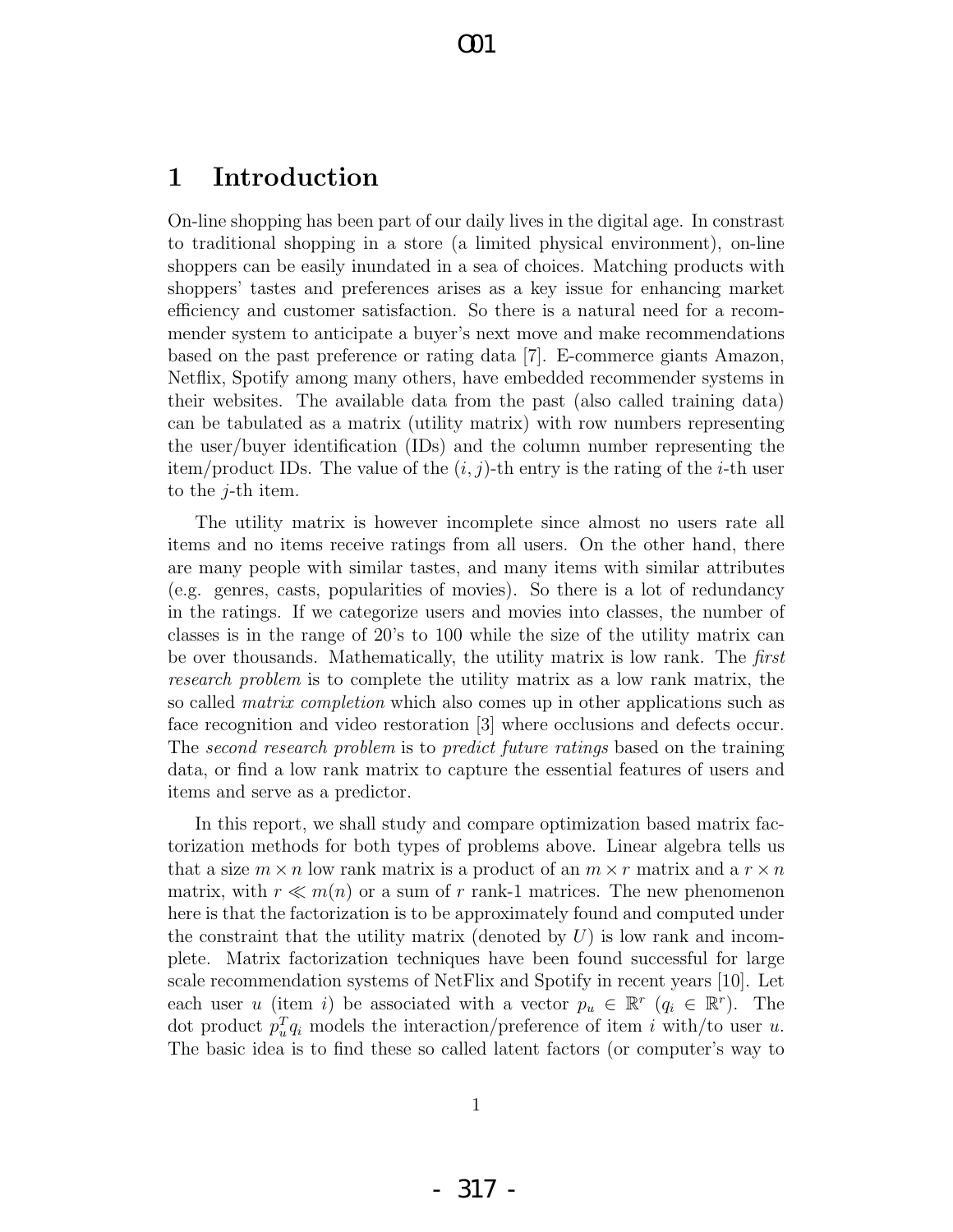categorize the users and items) so that  $U(u, i) \approx p_u^T q_i$ . To avoid overfitting, especially in prediction problems, it is standard to use the  $L^2$  regularization (penalty) to formulate a matrix factorization optimization problem [10]:

$$
\min_{p_u, q_i} \sum_{(u,i) \in \Omega} \left( U(u,i) - p_u^T q_i \right)^2 + \lambda \left( \| p_u \|^2 + \| q_i \|^2 \right), \tag{1.1}
$$

where  $\Omega$  is the index set of the observed ratings,  $\lambda$  is a positive parameter. Efficient computational methods for (1.1) include stochastic gradient descent, alternating least squares, and coordinate descent methods [10, 18, 21]. We notice that the error term of model  $(1.1)$  is L2 squared.

The main contribution in this report is to develop the coordinate descent method (CD) for the following matrix factorization model with  $L^1$  error term  $(L^1 \text{ fidelity})$ :

$$
\min_{p_u, q_i} \sum_{(u,i) \in \Omega} |U(u,i) - p_u^T q_i| + \lambda (\|p_u\|^2 + \|q_i\|^2). \tag{1.2}
$$

For high dimensional optimization problems such as (1.1) and (1.2), the CD method minimizes one variable at a time while fixing the other variables. We found a closed-form analytical solution for each one-dimensional sub-problem of the L1 model (1.2). The solution is a regularized weighted median function of a sequence of numbers. The CD algorithm is built on top of the regularized weighted median function via convergent iterations. We conducted numerical experiements on low rank random matrix completion and MovieLens 100k prediction, in comparison with existing results and methods in the literature. We examined the effect of gross corruptions (large and localized errors) of training data on the recovery and prediction accuracies. The CD method of L1 model (1.2) is found to be amazingly stable while all methods solving the L2 model (1.1) deteriorate considerably. The L1 model (1.2) and its CD algorithm (CDL1) are hence desirable in designing a stable recommender system in the event of a malicious hacking attack.

The rest of the report is organized as follows. In section 2, we derive the closed form regularized weighted median function as a solution to a class of convex programs arising in CD method of L1 model (1.2). In section 3, we introduce the L2 and L1 matrix factorization models and draw connections to the nuclear norm regularized convex models in the literature. The L1 model (1.2) is a non-convex version of robust principal component analysis (RPCA) or the low rank plus sparse decomposition of matrices [3]. In section 4, we present CDL2 and CDL1 algorithms, their update sequences and convergence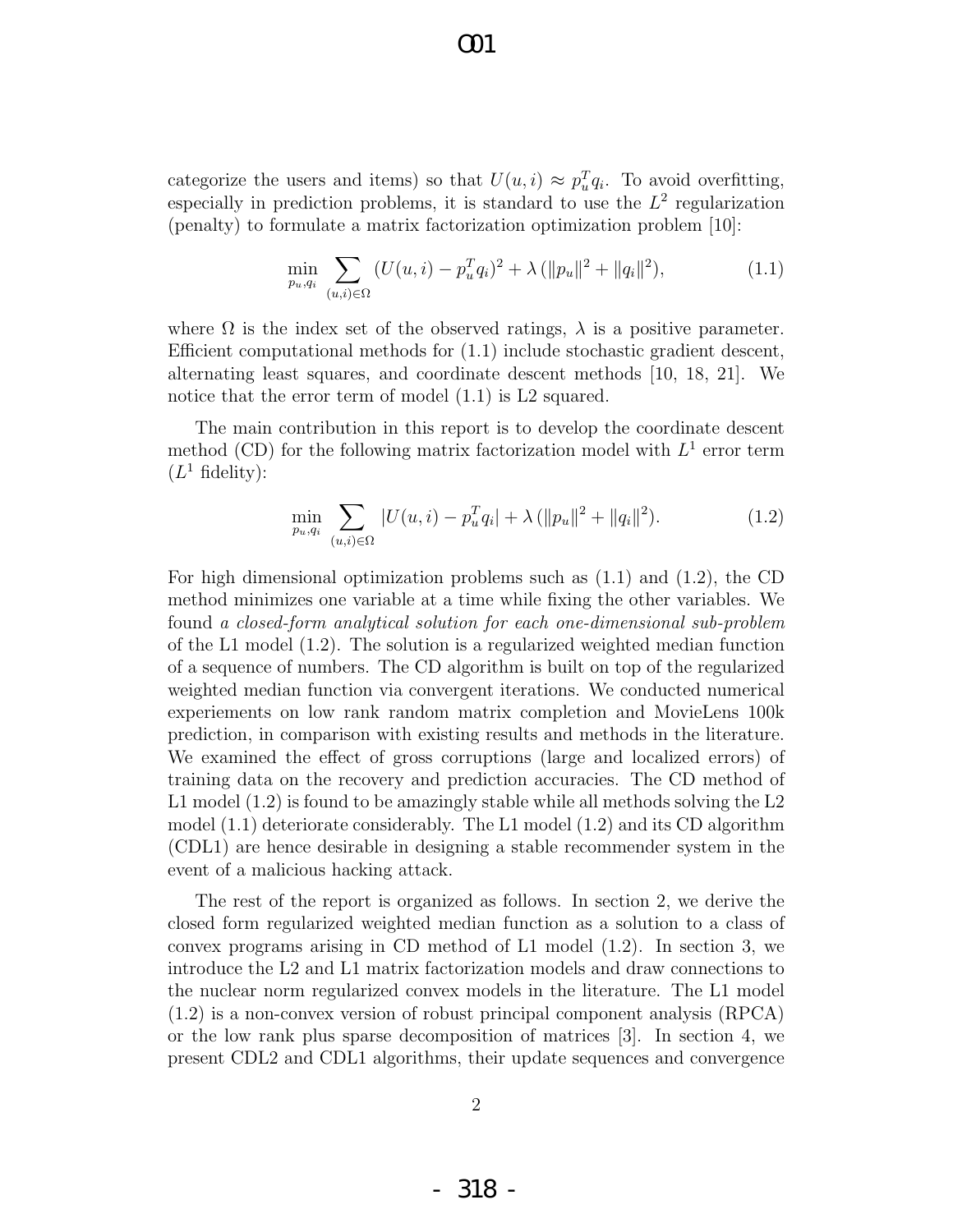properties, as well as point out the steps where parallelization mechanisms are available for a future project on multi-core machines. In section 5, we show computational results on robustness of CDL1 algorithm in matrix completion and MovieLens 100k prediction problems, in comparison with CDL2 and other L2 fidelity based methods. For either CDL1 or CDL2, the penalty parameter  $\lambda$  is chosen much smaller for matrix completion than for rating prediction. Final conclusions are in section 6. An algebraic identity of CDL2 iterations for convergence analysis is proved in the Appendix.

### 2 Medians and Optimization Problems

In this section, we discuss "median" of a finite sequence as a solution of a class of convex optimization problems, to set the stage for coordinate descent method of matrix completion model in the next section.

The standard median of an increasing sequence  $a = \{a_i\}, j = 1, 2 \cdots, J$ , is denoted by median(a). Consider the convex optimization problem:

$$
\xi_* = \operatorname{argmin}_{\xi \in \mathbb{R}} \sum_{j=1}^J |\xi - a_j| := \operatorname{argmin}_{\xi \in \mathbb{R}} g(\xi), \tag{2.1}
$$

where the objective function is a continuous (piecewise linear) function with corners. We claim that  $\xi_* = \text{median}(a)$ .

To see that the median is a solution, let us observe that the sum is a decreasing (increasing) linear function at  $\xi < a_1$  ( $\xi > a_J$ ). So the minimal point is located in  $(a_1, a_J)$ . If  $\xi \in (a_j, a_{j+1})$ , the derivative:  $g' = j - (J - j) =$  $2 j - J$ . So if J is an even number, the function g is flat in the interval  $(a_{j_*}, a_{j_*+1}), j_* = J/2$ . Since g is continuous, the minimum is attained at any point in the interval  $[a_{j_*}, a_{j_*+1}]$ , in particular  $\xi = (a_{j_*} + a_{j_*+1})/2$  or median(a). If *J* is odd,  $g' = 1$   $(g' = -1)$  at  $\xi > a_{j_*}$   $(\xi < a_{j_*})$ ,  $j_* = (J+1)/2$ , so the minimal point is  $a_{j*}$  or median(a).

The weighted median problem is:

$$
\xi_* = \operatorname{argmin}_{\xi \in \mathbb{R}} \sum_{j=1}^J h_j |\xi - a_j| \tag{2.2}
$$

where  $h_j$  is a positive finite sequence (the weights). A minimal point (minimizer) can be found similarly as:

$$
\xi_* = a_m, \ \ m = \min\left\{k \in [1, J] : \sum_{j=1}^J h_j < 2 \sum_{j=1}^k h_j \right\}.
$$
 (2.3)

- 319 -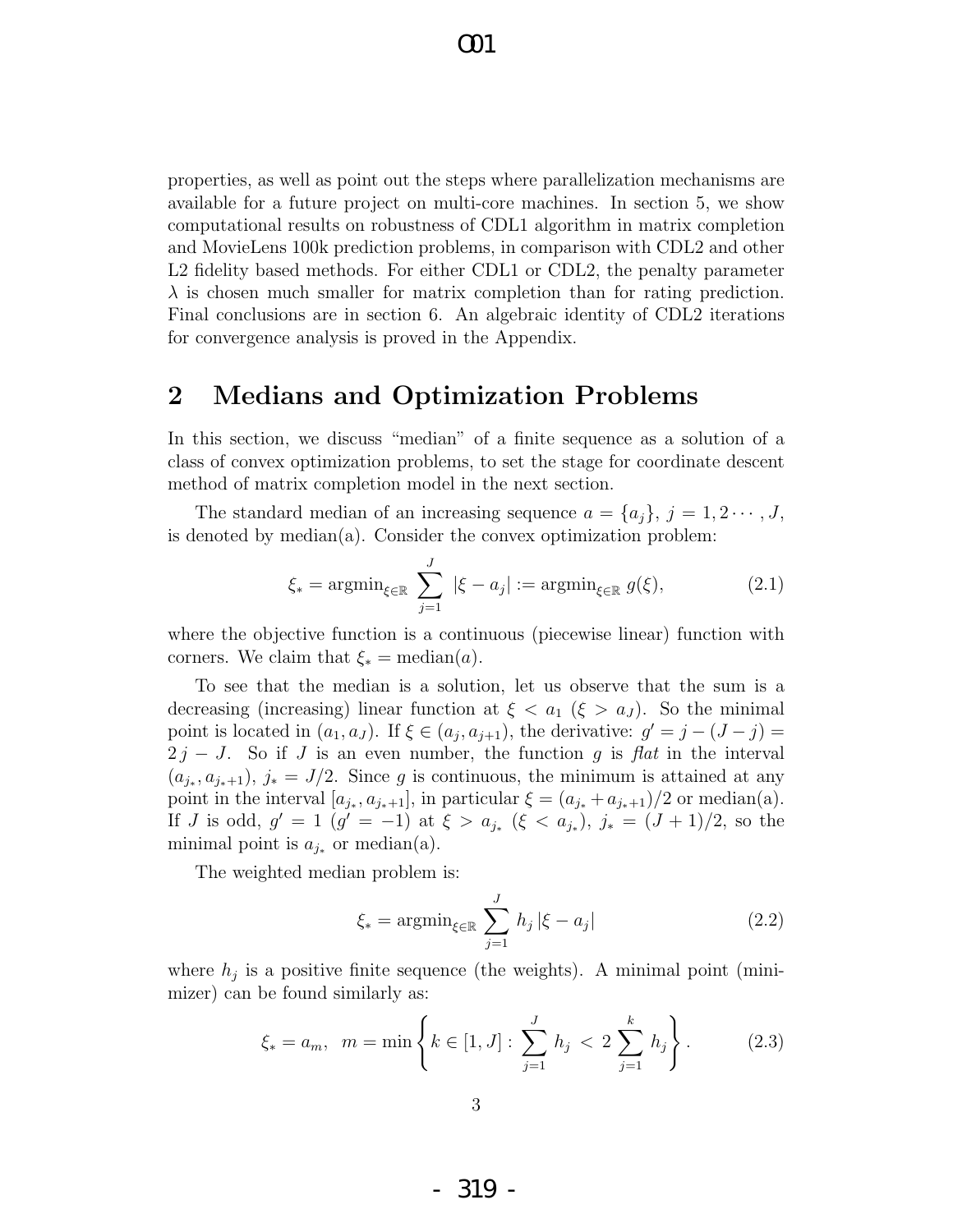

Figure 1: Objective function G of (2.4) at  $\mu = 0.05$ :  $a = [-2, -1, 1, 2]$ ,  $h =$  $[1, 2, 2, 1], J = 4$  (solid, left);  $a = [-2, -1, 0, 1, 2], h = [1, 2, 2, 2, 1], J = 5$ (solid, right). Dashed lines indicate minimum locations by formula (2.6).

The formula (2.3) is a limiting case of the following quadratically regularized weighted median problem (QRWM):

$$
\xi_* = \operatorname{argmin}_{\xi \in \mathbb{R}} \frac{\mu}{2} \xi^2 + \sum_{j=1}^J h_j \, |\xi - a_j| := \operatorname{argmin}_{\xi \in \mathbb{R}} G(\xi),\tag{2.4}
$$

where  $\mu > 0$  is a regularization parameter.

The QRWM problem will be used in the coordinate descent method of our matrix completion model later. We derive a closed form solution below. The objective function  $G$  is convex as it is a linear combination of convex functions. To find the solution of  $(2.4)$ , we examine where G changes monotonicity from decreasing to increasing. The function  $G$  is differentiable except at corner points  $a_j$ :

$$
G'(\xi) = \mu \xi + \sum_{j=1}^{J} h_j \frac{\xi - a_j}{|\xi - a_j|}, \ \xi \neq a_j,
$$
 (2.5)

so the criterion for a minimum occuring at a point  $\xi = p$  is that  $G'(p) = 0$  if  $p \neq a_j$ ;  $G'(p-) < 0$  and  $G'(p+) > 0$  if  $p = a_j$ .

Consider  $\xi < a_1$ , and  $G' = \mu \xi - \sum_{j=1}^J h_j$ . If  $a_1 > \mu^{-1} \sum_{j=1}^J h_j$ , the critical point  $\mu^{-1} \sum_{j=1}^{J} h_j = \xi_*$ . If  $a_1 < \mu^{-1} \sum_{j=1}^{J} h_j$ , G is strictly decreasing over  $\xi < a_1$ , so we look for a minimal point on the next interval  $[a_1, a_2]$  where  $G' = \mu \xi + h_1 - \sum_{j=2}^J h_j$  for  $\xi > a_1$ . If  $a_1 > \mu^{-1}(-h_1 + \sum_{j=2}^J h_j)$ ,  $G'(a_1 +) > 0$ , so  $\xi_* = a_1$ . On the other hand, if  $a_1 < \mu^{-1}(-h_1 + \sum_{j=2}^J h_j) < a_2$ , then

- 320 -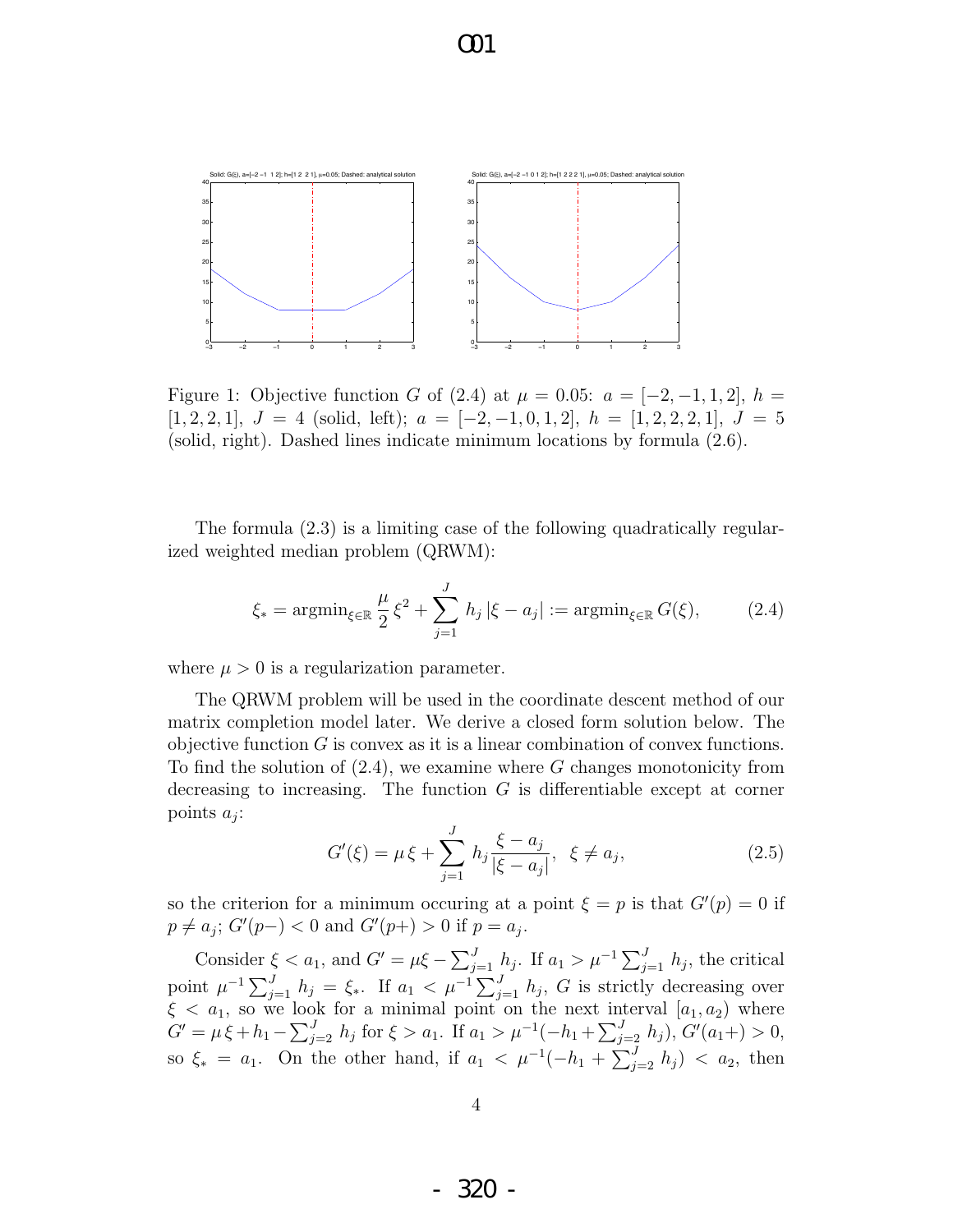

Figure 2: Objective function G of (2.4) at  $\mu = 2$ :  $a = [-2, -0.5, 1, 2], h =$ [1, 1, 2, 2],  $J = 4$  (solid, left);  $a = [-2, -0.5, 0, 1, 2], h = [1, 1, 1, 2, 2], J = 5$ (solid, right). Dashed lines indicate minimum locations by formula (2.6).

 $G'(a_1+) < 0, G'(a_2-) > 0, G'(x_*) = 0$ , where  $\xi_* = \mu^{-1}(-h_1 + \sum_{j=2}^J h_j)$ . The argument repeats over  $\xi > a_2$ . The full solution is:

$$
\xi_{*} = \mu^{-1} \sum_{j=1}^{J} h_{j}, \qquad \text{if } a_{1} > \mu^{-1} \sum_{j=1}^{J} h_{j}
$$
\n
$$
= a_{1}, \qquad \text{if } a_{1} \in \mu^{-1}(-h_{1} + \sum_{j=2}^{J} h_{j}, \sum_{j=1}^{J} h_{j})
$$
\n
$$
= \mu^{-1}(-h_{1} + \sum_{j=2}^{J} h_{j}), \qquad \text{if } \mu^{-1}(-h_{1} + \sum_{j=2}^{J} h_{j}) \in (a_{1}, a_{2})
$$
\n
$$
= a_{2} \qquad \text{if } a_{2} \in \mu^{-1}(-h_{1} - h_{2} + \sum_{j=3}^{J} h_{j}) \in (a_{2}, a_{3})
$$
\n
$$
= \mu^{-1}(-h_{1} - h_{2} + \sum_{j=3}^{J} h_{j}) \qquad \text{if } \mu^{-1}(-h_{1} - h_{2} + \sum_{j=3}^{J} h_{j}) \in (a_{2}, a_{3})
$$
\n
$$
= a_{3} \qquad \text{if } a_{3} \in \mu^{-1}(-\sum_{j=1}^{3} h_{j} + \sum_{j=4}^{J} h_{j}, -h_{1} - h_{2} + \sum_{j=3}^{J} h_{j})
$$
\n
$$
\dots
$$
\n
$$
= \mu^{-1}(h_{J} - \sum_{j=1}^{J-1} h_{j}) \qquad \text{if } \mu^{-1}(h_{J} - \sum_{j=1}^{J-1} h_{j}) \in (a_{J-1}, a_{J})
$$
\n
$$
= a_{J}, \qquad \text{if } a_{J} \in \mu^{-1}(-\sum_{j=1}^{J} h_{j}, h_{J} - \sum_{j=1}^{J-1} h_{j})
$$
\n
$$
= -\mu^{-1} \sum_{j=1}^{J} h_{j}, \qquad \text{if } a_{J} < -\mu^{-1} \sum_{j=1}^{J} h_{j}
$$
\n
$$
(2.6)
$$

Formula  $(2.6)$  and objective function G in  $(2.4)$  are illustrated in Fig. 1 at  $\mu = 0.05$  and in Fig. 2 at  $\mu = 2$ . To summarize, we have:

Proposition 2.1 The quadratically regularized weighted median problem (QRWM) has a closed form solution given by  $(2.6)$ .

Next, due to strong convexity of  $G$ , we have:

**Proposition 2.2** There exists a positive constant  $c = c(\mu, \min(h_1, \dots, h_J))$ such that:

$$
G(\xi) - G(\xi_*) \ge c |\xi - \xi_*|^2, \quad \forall \xi \in \mathbb{R}.\tag{2.7}
$$

- 321 -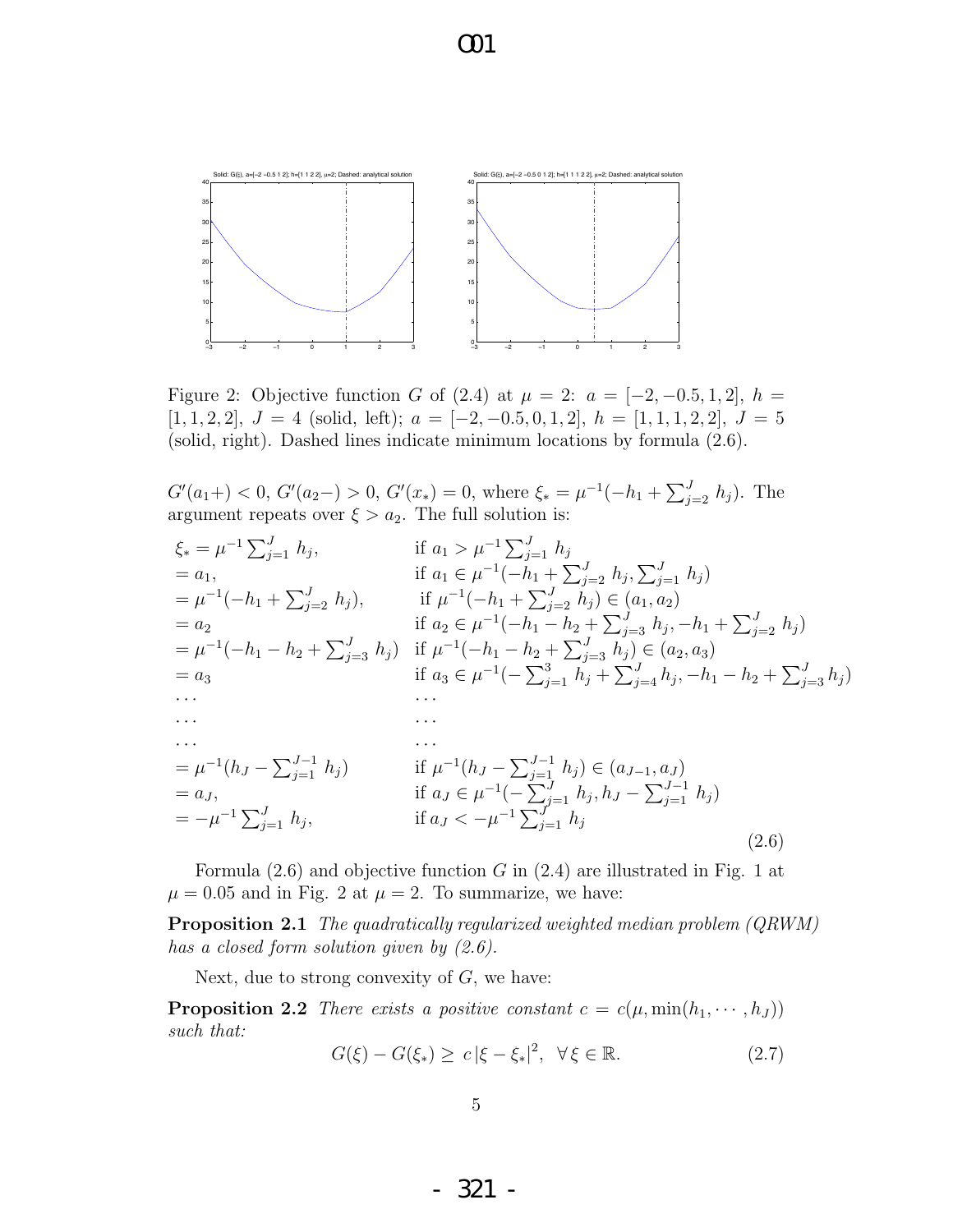Proof: If  $\xi_*$  occurs away from any  $a_j$ , G is locally smooth near  $\xi_*$ , and (2.7) follows from Taylor expansion and strong convexity of  $G$  in a small neighborhood of  $\xi_*,$  with  $c < \mu/4$ , which also works if  $\xi$  is large enough as  $G \geq \mu \xi^2/2$ . Reducing c properly to accomodate the intermediate  $\xi$  yields (2.7). If  $\xi_* = a_j$ for some j, then for  $\xi$  near  $\xi_*$ , the function G behaves as  $c_1|\xi - a_j| \ge c_1 |\xi - a_j|^2$ , for some positive constant  $c_1 = 1/2 \min(h_1, \dots, h_J)$ . Arguing similarly for  $\xi$ large and intermdiate as above, we see that (2.7) holds.

## 3 Low Rank Matrix Factorization Models

#### 3.1 L2 Models

In a recommender system, one aims to learn a model from past incomplete rating data (training data) then use the model to estimate current user's preference over all items. Since there are normally a few dozen intrinsic degrees of freedom in terms of user and item categories, an efficient way for computer to learn the user or item features is to approximate the training data (or equivalently the utility matrix) by a low rank matrix. Let  $A \in \mathbb{R}^{m \times n}$  be a utility matrix whose row/column numbers are user/item ID's, and the  $(i, j)$ -th entry if available has the rating value of the  $i$ -th user to  $j$ -th item. The number of users (items) is m  $(n)$ . Let  $\Omega$  denote the set of indices where the ratings are available. The low rank matrix factorization problem is to find  $W \in \mathbb{R}^{m \times r}$  and  $H \times \mathbb{R}^{r \times m}$ , for a proper integer  $r \ll m$  or n, so that

$$
A \approx W \cdot H, \quad \text{for all entries in } \Omega. \tag{3.1}
$$

The factorization problem (3.1) can be made more precise as an optimization problem of the form:

$$
[W, H] = \underset{(i,j)\in\Omega}{\text{argmin}} F_2(W, H)
$$
  
 :=  $\underset{(i,j)\in\Omega}{\text{argmin}} (A_{ij} - w_i^T h_j)^2 + \lambda (||W||_F^2 + ||H||_F^2),$  (3.2)

where  $w_i^T$  is the *i*-th row vector of  $W$ ,  $h_j$  is the *j*-th column vector of  $H$ ,  $\|\cdot\|_F$ is the Frobenius matrix norm. Commonly used methods for (3.2) include stochastic gradient descent (SDG) [10, 18], alternative least squares (ALS) [19, 11] and coordinate descent (CD) [21]. A variant of (3.2) without the quadratic regularization is solved by a weighted alternating method LMaFit [20].

- 322 -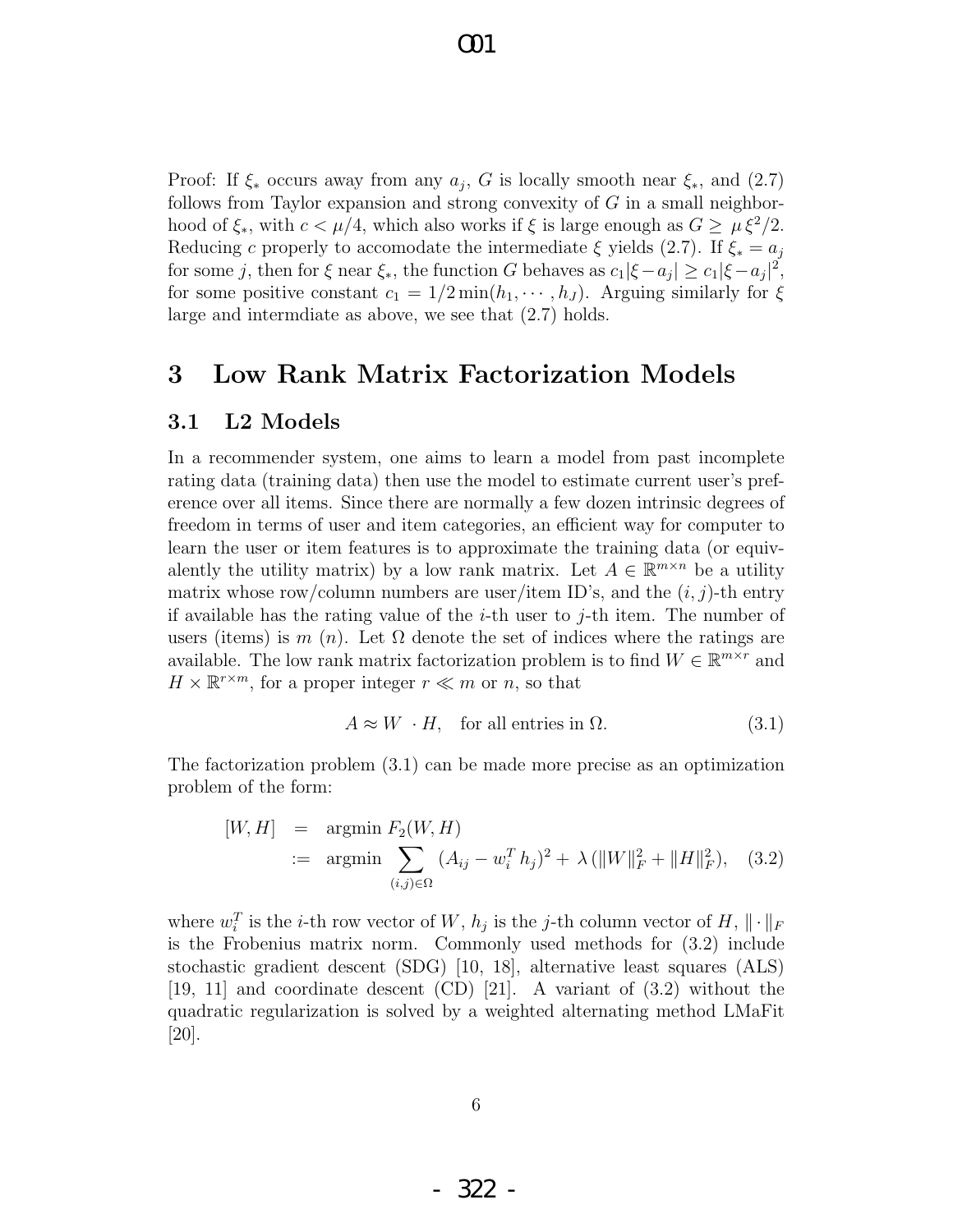

Figure 3: Illustration of factorization error of L2 (left) and L1 (right) fidelity models in completing a  $64 \times 64$  matrix of rank 4 with  $50\%$  missing entries.

Since all norms in (3.2) are 2-norms, we shall call it the L2 model. If matrix A is fully observed, the L2 model is related to the following model involving the nuclear norm and rank constraint:

$$
\min_{rank(Z)\le r} \|A - Z\|_F^2 + \lambda \|Z\|_*,
$$
\n(3.3)

where the nuclear norm  $\|\cdot\|_*$  is the sum of singular values,  $r \leq \min(m, n)$ . In fact, by the identity [2, 19]:

$$
||Z||_* = \min_{Z=WH} \frac{1}{2} (||W||_F^2 + ||H||_F^2), \tag{3.4}
$$

one has:

$$
\min_{W_{m \times r}, H_{r \times n}} \|A - W H\|_{F}^{2} + \frac{\lambda}{2} (\|W\|_{F}^{2} + \|H\|_{F}^{2}) = \min_{rank(Z) \leq r} \|X - Z\|_{F}^{2} + \lambda \|Z\|_{*}.
$$

If the rank constraint is dropped from (3.3), one arrives at the relaxed convex program:

$$
\min_{Z} \|A - Z\|_{F}^{2} + \lambda \|Z\|_{*},
$$
\n(3.5)

for a low rank approximation of  $X$ . If the nuclear term is dropped,  $(3.3)$ reduces to the classical principal component analysis (PCA,[8]):

$$
\min_{rank(Z)\leq r} \|X - Z\|_F^2,\tag{3.6}
$$

If A contains missing entries, the connection between  $(3.2)$  and  $(3.5)$  remains [11], only with  $A - Z$  restricted to  $\Omega$ .

- 323 -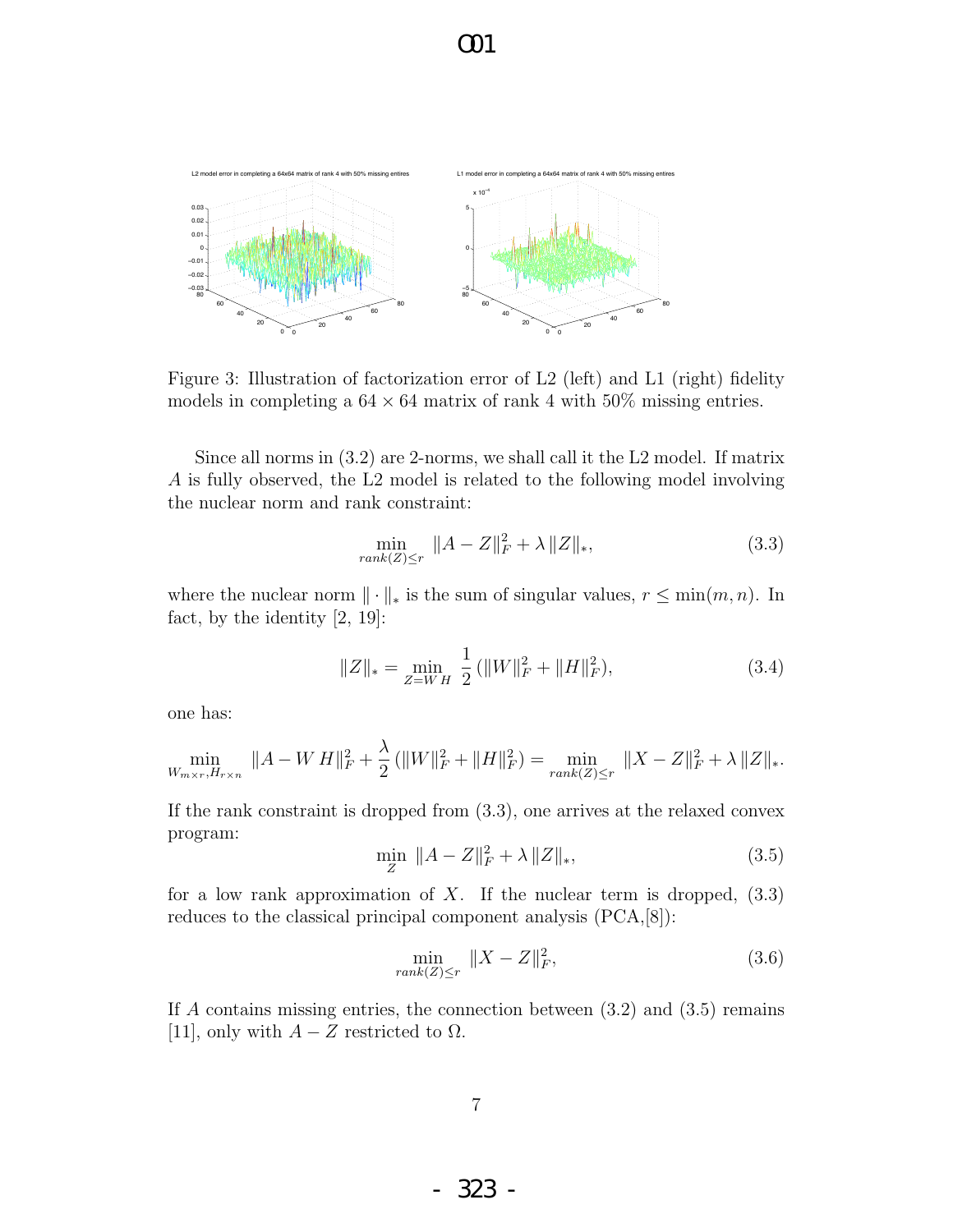#### 3.2 L1 Models

The L2 error (fidelity) term in (3.5) is known to cause error to spread and is sensitive to outliers in the data matrix  $A$ , see the left plot of Fig. 3, similar to classical least squares estimator. In the spirit of robust statistics [6] and robust principal component analysis [3], we replace the Frobenius norm in (3.5) by L1 norm or sum of absolute value of all entries. The resulting error distribution is more sparse with a few large peaks, see the right plot of Fig. 3. In view of the connection of (3.2) and (3.5), the robust factorization model for partially observed matrix  $A$  is then:

$$
[W, H] = \underset{(i,j)\in\Omega}{\text{argmin}} F_1(W, H)
$$
  
 :=  $\underset{(i,j)\in\Omega}{\text{argmin}} |A_{ij} - w_i^T h_j| + \lambda (||W||_F^2 + ||H||_F^2),$  (3.7)

which we shall call the L1 model. The L1 fidelity renders the error of low rank approximation sparse. If we denote  $S := A - W \cdot H$ , then the corresponding convex nuclear norm relaxation of (3.7) is:

$$
\min_{S,Z} \|S\|_1 + \lambda \|Z\|_*, \text{ subject to } Z + S = A, \text{ over } \Omega,
$$
\n(3.8)

which is to decompose A into a sum of low rank and sparse matrices. In other words, the L1 model (3.7) is akin to a robust PCA (a.k.a principal component pursuit) for incomplete matrix A, see [3] for analysis and computation of  $(3.8)$ and [4] for a related convex model.

Our work is to study the coordinate descent (CD) method for the L1 model (3.7) and compare it with L2 model (3.2) in matrix factorization problems based on synthetic and real world recommender system data. The CD method is simple in algebra, and is recently found [21] to be parallelizable and competitive with ALS and SGD methods on large scale Netflex  $(m = 2, 649, 429, n =$ 17, 770) and Yahoo music ( $m = 1,000,990, n = 624,961$ ) data.

## 4 Coordinate Descent Method

Both L1 and L2 models concern high dimensional non-convex optimization. The idea of CD method is to minimize one variable at a time while fixing all the other variables, and iterate this procedure till convergence [1]. We shall first review CD algorithm [21] for L2 model (3.2), then present our CD algorithm for the L1 model (3.7).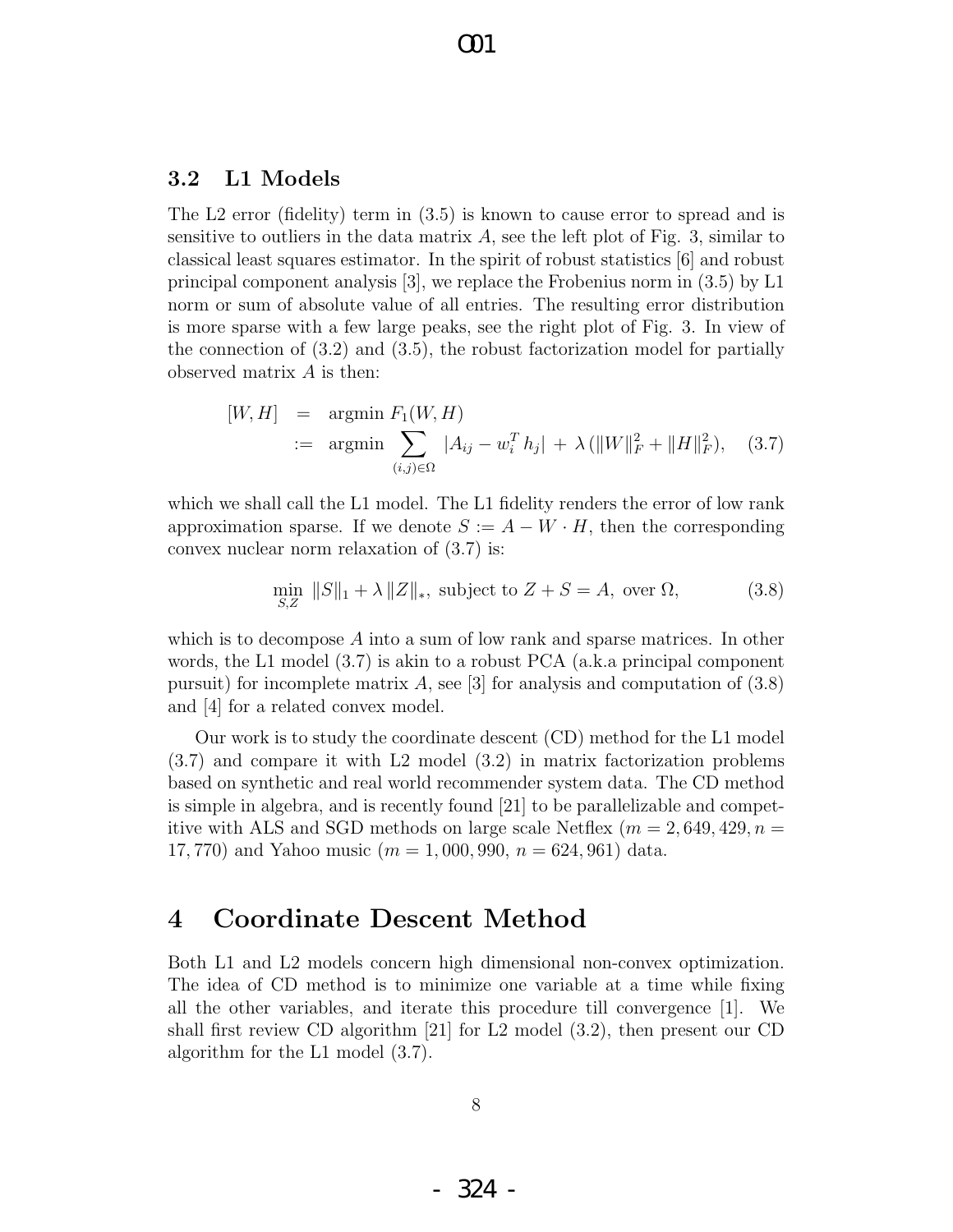#### 4.1 CD Algorithm of L2 Model (CDL2)

The single variable sub-problem is:

$$
\min_{z} f_2(z) := \sum_{j:(i,j)\in\Omega} (A_{ij} - w_i^T h_j + (w_{it} - z)h_{tj})^2 + \lambda z^2, \tag{4.1}
$$

where  $w_{it}$ , the  $(i, t)$ -th entry of W, is to be updated, and so the t-th term in  $w_i^T h_j$  of the fidelity term is now  $zh_{tj}$ . The function  $f_2$  is a quadratic polynomial in z, its minimum is attained at:

$$
z_{*} = \frac{\sum_{j:(i,j)\in\Omega} (A_{ij} - w_{i}^{T}h_{j} + w_{it}h_{tj}) h_{tj}}{\lambda + \sum_{j:(i,j)\in\Omega} h_{jt}^{2}}.
$$
\n(4.2)

Denote the residual matrix as:

$$
R_{ij} = A_{ij} - w_i^T h_j, \ \ \forall (i, j) \in \Omega,
$$
\n
$$
(4.3)
$$

through which we write:

$$
z_{*} = \frac{\sum_{j:(i,j)\in\Omega} (R_{ij} + w_{it}h_{tj}) h_{jt}}{\lambda + \sum_{j:(i,j)\in\Omega} h_{tj}^{2}}.
$$
\n(4.4)

Computationally, it is cost effective to maintain and update the residual. Once  $z_*$  is available, the update is:

$$
R_{ij} \leftarrow R_{ij} + (w_{it} - z_*)h_{tj}, \quad (i, j) \in \Omega, \n w_{it} \leftarrow z_*.
$$
\n(4.5)

Such update loops over  $i = 1, 2, \dots, m$ . Similarly, the update on  $h_{tj}$  is (with current  $w_{it}$ :

$$
R_{ij} \leftarrow R_{ij} + (\zeta_* - h_{tj})w_{it}, \quad \forall i \quad s.t. \quad (i, j) \in \Omega, h_{tj} \leftarrow \zeta_*,
$$
 (4.6)

where:

$$
\zeta_{*} = \frac{\sum_{i:(i,j)\in\Omega} (A_{ij} - w_{i}^{T}h_{j} + w_{it}h_{tj}) w_{it}}{\lambda + \sum_{i:(i,j)\in\Omega} w_{it}^{2}},
$$
\n(4.7)

and the loop is over  $j = 1, 2, \dots, n$ . The update rules  $(4.5)-(4.6)$  are iterated a number of times (so called cyclic CD) to produce a pair of column vectors  $(w_t^*, h_t^*)$ . The residual matrix  $R_{ij}$  is updated as  $R_{ij} \leftarrow R_{ij} + w_{it}^o h_{tj}^o - w_{it}^* h_{tj}^*$ 

- 325 -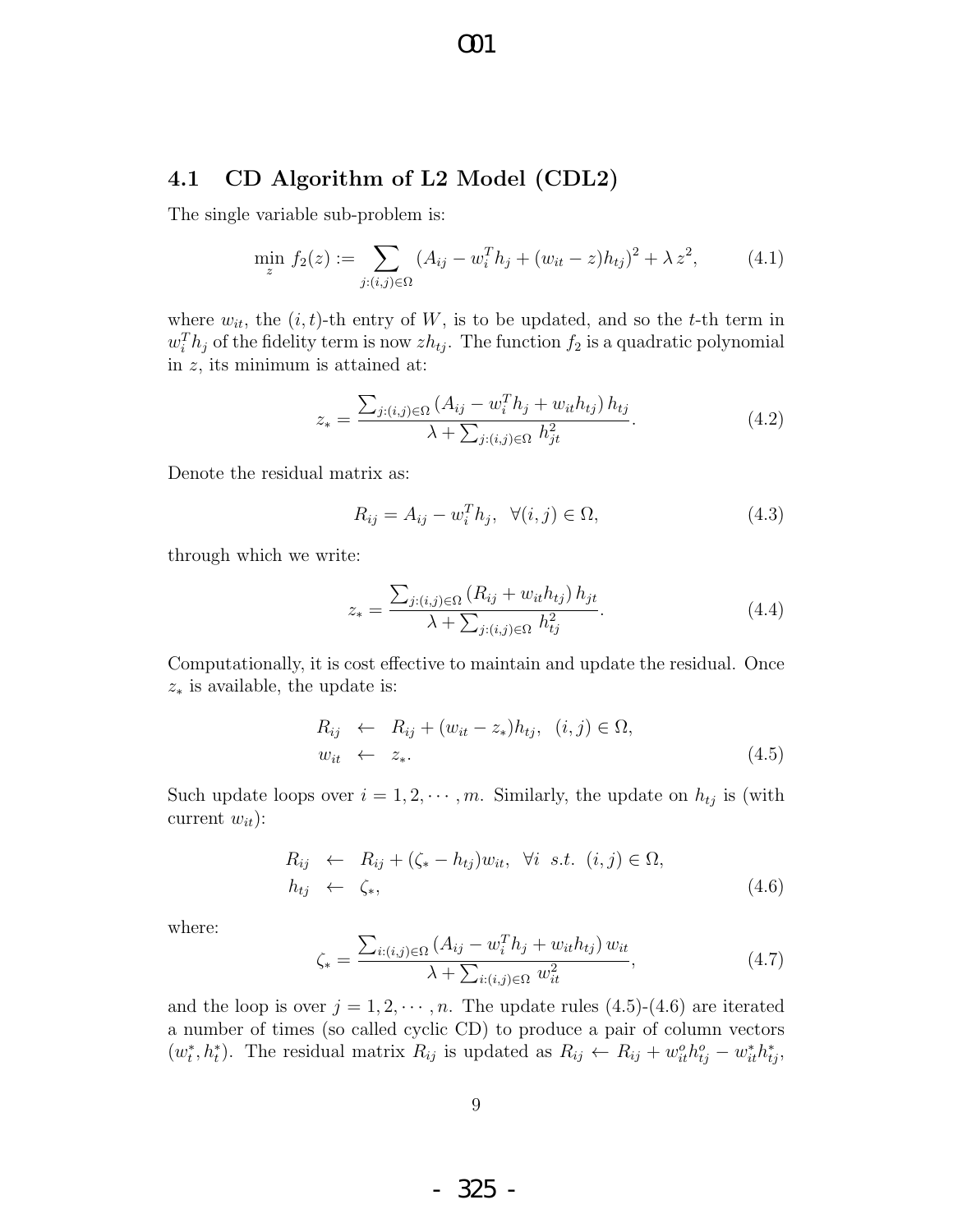where superscript 'o' denotes the previous value before the alternating iterations. During the cyclic CD, the  $R_{ij}$  remains unchanged. Doing this for  $t = 1, 2, \dots, k$  forms one outer iteration. After a fixed number of outer iterations (at the end of each, assign  $\lambda$ <sup>\*</sup> to 'o'), we end up with a rank-k completed or prediction matrix:

$$
\sum_{t=1}^{k} w_t^* h_t^{*,T} \tag{4.8}
$$

We initialize  $w_t^o$  as one vector,  $h_t^0$  as zero vector, for each t.

Each update in  $i = 1, \dots, m$  is independent of the others; similarly independence holds in the  $j = 1, \dots, n$  updates. Here, parallelization can be implemented in a multi-core system. The  $R_{ij}$  update is also independent in  $(i, j)$ , and can be parallelized. In our computational study of this work, we do not yet utilize these parallelization properties which are left for a future project.

To summarize, the update sequence for one outer iteration is:

$$
w_1^o, h_1^o, w_2^o, h_2^o, \cdots, w_k^o, h_k^o \longrightarrow w_1^*, h_1^*, w_2^*, h_2^*, \cdots, w_k^*, h_k^*
$$
 (4.9)

To arrive at each vector pair  $w_t^*, h_t^*$  in (4.9), the update sequence of a number I of inner iterations is:

$$
u_0 = w_t^o, v_0 = h_t^o,
$$
  
\n
$$
u_1 = \operatorname{argmin}_{u \in \mathbb{R}^m} ||R + w_t^o h_t^{o,T} - u v_0^T||_{F,\Omega}^2 + \lambda ||u||^2
$$
 (4.10)

$$
v_1 = \operatorname{argmin}_{v \in \mathbb{R}^n} \|R + w_t^o h_t^{o,T} - u_1 v^T\|_{F,\Omega}^2 + \lambda \|v\|^2 \quad (4.11)
$$

alternating 
$$
\rightarrow u_2, v_2, \cdots, u_I, v_I
$$
  
\n
$$
(w_t^*, h_t^*) \leftarrow (u_I, v_I)
$$
\n
$$
R \leftarrow R + w_t^o h_t^{o,T} - u_I v_I^T, \text{ on } \Omega,
$$
\n(4.12)

where  $\|\cdot\|_{F,\Omega}$  denotes the restriction of the Frobenius norm to matrix indices in Ω.

The alternating minimization in  $(4.10)-(4.11)$  is a rank-one case of alternating least squares: the components of u in  $(4.10)$  or v in  $(4.11)$  can be solved for independently in closed analytical form. Let:

$$
E(u, v) := ||R + w_t^o h_t^{o, T} - u v^T||_{F, \Omega}^2 + \lambda(||u||^2 + ||v||^2), \qquad (4.13)
$$

we show:

- 326 -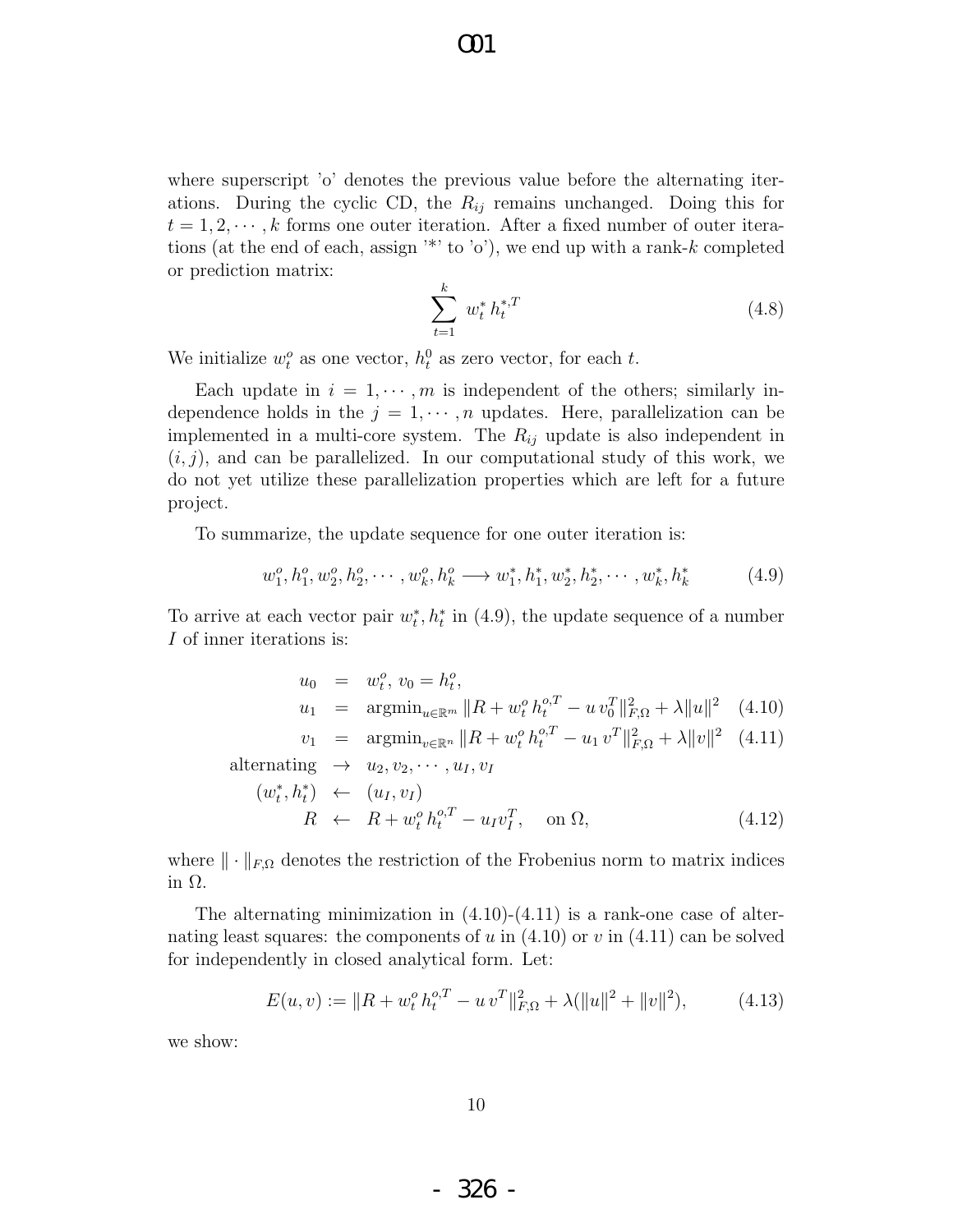**Proposition 4.1** The alternating updates of the CDL2 inner iterations satisfy the descent property:

O01

$$
E(u_k, v_k) \ge E(u_{k+1}, v_k) \ge E(u_{k+1}, v_{k+1}),
$$
\n(4.14)

and the identity:

$$
E(u_k, v_k) - E(u_{k+1}, v_{k+1}) = ||(u_k - u_{k+1})v_k^T||_{F,\Omega}^2 + ||u_{k+1}(v_{k+1} - v_k)^T||_{F,\Omega}^2
$$
  
+  $\lambda (||u_k - u_{k+1}||^2 + ||v_k - v_{k+1}||^2),$  (4.15)

implying the inequality:

$$
||(u_k, v_k) - (u_{k+1}, v_{k+1})||^2 \leq \lambda^{-1} |E(u_k, v_k) - E(u_{k+1}, v_{k+1})|.
$$
 (4.16)

Proof: The descent property (4.14) is clear by construction. The identity (4.15) is proved in the appendix.

#### 4.2 CD Algorithm for L1 Model (CDL1)

The CDL1 algorithm follows the steps of CDL2 outlined above, except that the formulas for the minimizers  $z_*$  and  $\zeta_*$  are replaced by the quadratically regularized weighted meadian formulas (2.6). To this end, the single variable sub-problem:

$$
\min_{z} f_1(z) := \sum_{j:(i,j)\in\Omega} |A_{ij} - w_i^T h_j + (w_{it} - z)h_{tj}| + \lambda z^2,
$$
\n(4.17)

is written as:

$$
\min_{z} \sum_{j:(i,j)\in\Omega, h_{tj}\neq 0} |h_{tj}||z - a_j| + \lambda z^2,
$$
\n(4.18)

where:

$$
a_j = \frac{A_{ij} - w_i^T h_j + w_{it} h_{tj}}{h_{tj}}.
$$

In the algorithm, we set a threshold  $10^{-9}$ , below which  $|h_{tj}|$  is regarded as zero. If  $h_{tj}$  is zero in this sense for all j such that  $(i, j) \in \Omega$ , the model is nearly singular. We opt to not update, and keep  $w_{it}$  as is for preserving stability and non-increasing property of the objective function, instead of taking  $z = 0$  and zero out a term in the factorization. If  $|h_{tj}|$  is above the threshold for some j, we call the function in (2.6) to define  $z_*$ . The update on  $h_{it}$  is similar.

**Proposition 4.2** Let us denote by  $(W^l, H^l)$  the approximate factors after the l-th CD outer iteration of either CDL2 or CDL1. By construction, the descent property:

$$
F_i(W^{l+1}, H^{l+1}) \le F_i(W^l, H^l), \quad i = 1, 2,
$$
\n
$$
(4.19)
$$

holds.

- 327 -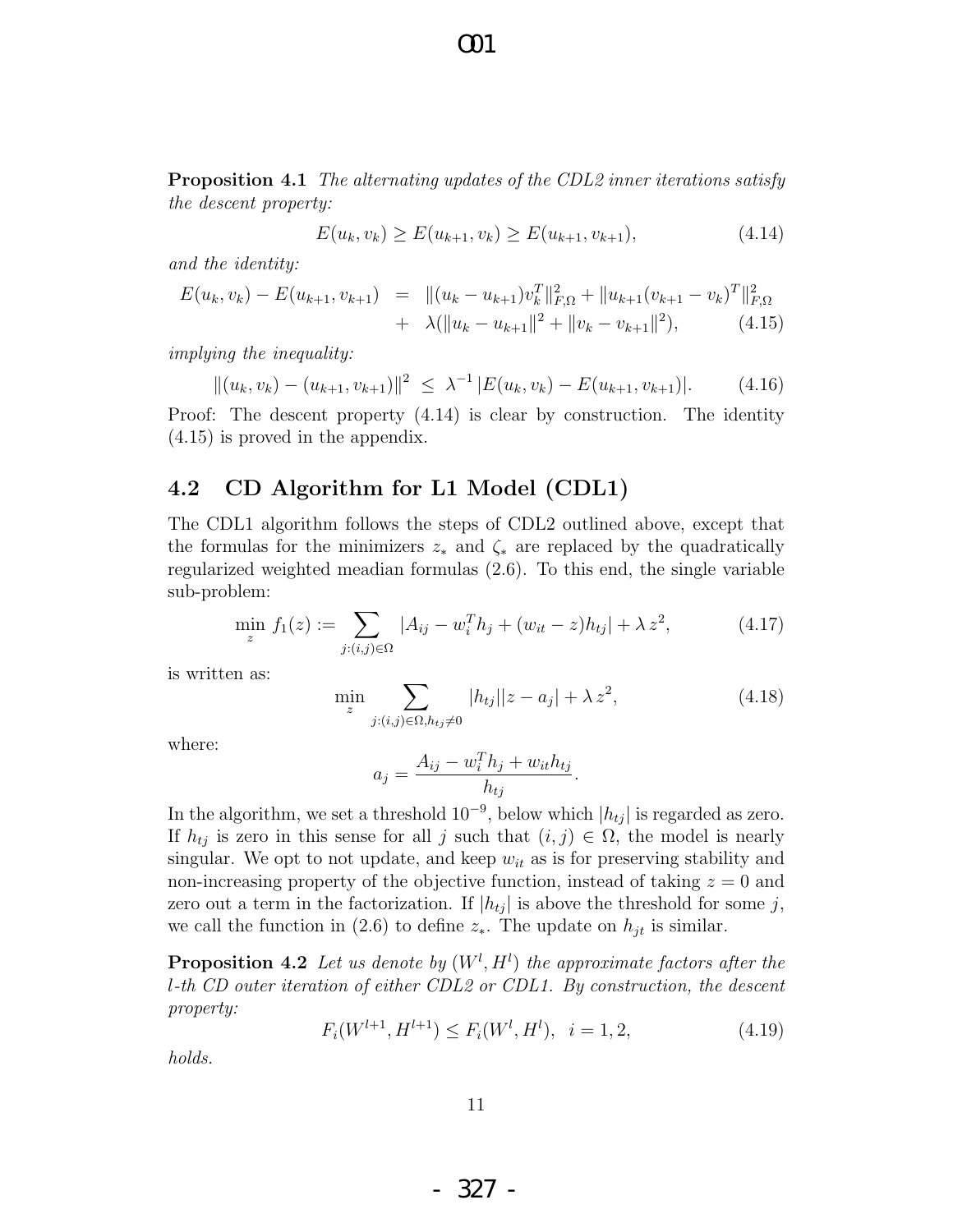#### 4.3 Convergence

We study convergence properties of CDL2 and CDL1. The regularization terms of L2 and L1 models (3.2)-(3.7) imply the uniform bound

$$
||(W^l, H^l)||_F \leq \lambda^{-1} \max(F_1(W^0, H^0), F_2(W^0, H^0)), \quad \forall \ l \geq 1,
$$

where  $(W^0, H^0)$  is the initialization. Hence  $(W^l, H^l)$  converges to  $(\bar{W}, \bar{H})$  up to a subsequence  $l_j$ , and  $\lim_{l_j \to \infty} F_i(W^{l_j}, H^{l_j}) = F_i(\bar{W}, \bar{H}), i = 1$  or 2.

Next, recall that during the each single variable update on way from  $(W^{l-1}, H^{l-1})$  to  $(W^l, H^l)$ , the objective function is non-increasing, in fact, the change of objective function is bounded by  $F_i(W^{l-1}, H^{l-1}) - F_i(W^l, H^l) := \delta_l$ which tends to zero as  $l \to +\infty$ . For CDL1, by inequality (2.7) on updating nonzero entry of  $\bar{W}$  or  $\bar{H}$ , the difference of the previous value and the new value is bounded by  $O(\delta_l)$ . Note that the constant c in (2.7) depends on  $\lambda$  and the cut-off threshold  $(10^{-9})$  we introduced in the algorithm, but independent of the iteration number l. Since the total number of updates from  $l-1$  to l in the outer iteration is order  $O(mn)$ , we have

$$
||W^{l-1} - W^l||_F^2 + ||H^{l-1} - H^l||_F^2 \le O(\delta_l). \tag{4.20}
$$

By the inequality (4.16), the estimate (4.20) holds for CDL2 as well. It follows that the critical point equations at each update can be passed to the limit  $(l_j \rightarrow \infty)$ , and together they imply:

**Theorem 4.1** The limit point  $(\overline{W}, \overline{H})$  is a first order stationay point for the L2 or L1 model. For L2 model:

$$
\nabla_W F_2(\bar{W}, \bar{H}) = 0, \ \nabla_H F_2(\bar{W}, \bar{H}) = 0,
$$
\n(4.21)

and for the L1 model:

$$
0 \in \partial_W F_1(\bar{W}, \bar{H}), \quad 0 \in \partial_H F_1(\bar{W}, \bar{H}). \tag{4.22}
$$

The partial denotes sub-gradient.

#### 4.4 CD Limits and Convex Programs

Recall the inequality [14] for  $m \times r$  matrix W and  $r \times n$  matrix H:

$$
||WH||_* \leq \frac{1}{2}(||W||_F^2 + ||H||_F^2),
$$

- 328 -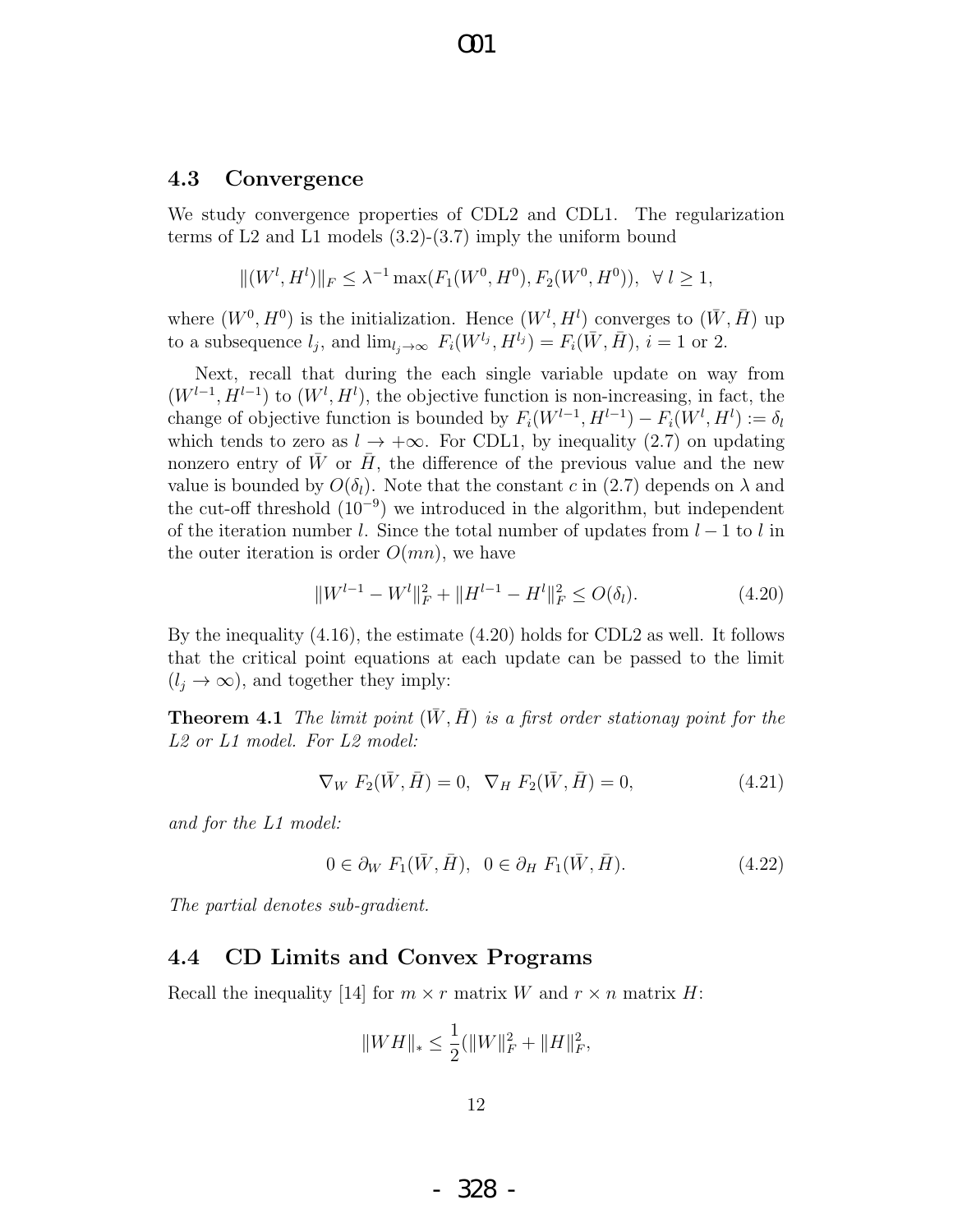with equality for a particular representation of  $WH$  based on singular value decomposition (SVD):

O01

$$
WH = UDV^T
$$
,  $W = UD^{1/2}$ ,  $H = D^{1/2}V^T$ . (4.23)

Applying the representation (4.23) to the CDL2 or CDL1 descending sequence  $(W^k, H^k)$  to get  $(\tilde{W}^k, \tilde{H}^k)$ , we find that:

$$
F_l(W^k, H^k) \ge F_l(\tilde{W}^k, \tilde{H}^k) = E_l(\tilde{W}^k \tilde{H}^k), \quad l = 1, 2,
$$
 (4.24)

where:

$$
E_2 = E_2(Z) := ||A - Z||_{F,\Omega}^2 + \lambda ||Z||_*,
$$
  
\n
$$
E_1 = E_1(Z) := ||A - Z||_{1,\Omega}^2 + \lambda ||Z||_*.
$$
\n(4.25)

If the outer iteration sequence is modified to:

$$
(W^1, H^1) \to (\tilde{W}^1, \tilde{H}^1) \to (W^2, H^2) \to (\tilde{W}^1, \tilde{H}^1) \to \cdots,
$$
 (4.26)

then we generate a sequence of rank-r matrices  $Z_k = \tilde{W}^k \tilde{H}^k$  so that:

$$
E_l(Z_k) = F_l(\tilde{W}^k, \tilde{H}^k) \ge F_l(\tilde{W}^{k+1}, \tilde{H}^{k+1}) = E_l(Z_{k+1}).
$$
 (4.27)

The  $\lim_{k\to\infty} E_l(Z_k)$  may not be the minimum of convex objectives due to the rank-r constraint (when  $r$  is less than the rank of the optimal solution of the corresponding convex program). A necessary condition is  $r \geq r^*$ , where  $r^*$ is the rank of an optimal solution of the convex program. Additional global condition is needed to ensure that the matrix  $Z_* := \lim Z_k$  is optimal for the convex objectives (4.25). For the L2 model, an additional condition [11] is that  $Z_*$  is an optimal solution of the convex problem:

$$
Z_* = \operatorname{argmin}_Z \| P_{\Omega}(A) + P_{\Omega}^{\perp}(Z_*) - Z \|_F^2 + \lambda \| Z \|_*,
$$
 (4.28)

where  $P_{\Omega}$  is the projection onto the observed entries in  $\Omega$ . Similar condition works for L1 model as well, with  $\|\cdot\|_F$  in (4.28) replaced by  $\|\cdot\|_1$ .

### 5 Numerical Experiments

In this section, we present numerical results of CDL2 and CDL1 on matrix completion and rating prediction problems, and compare them with other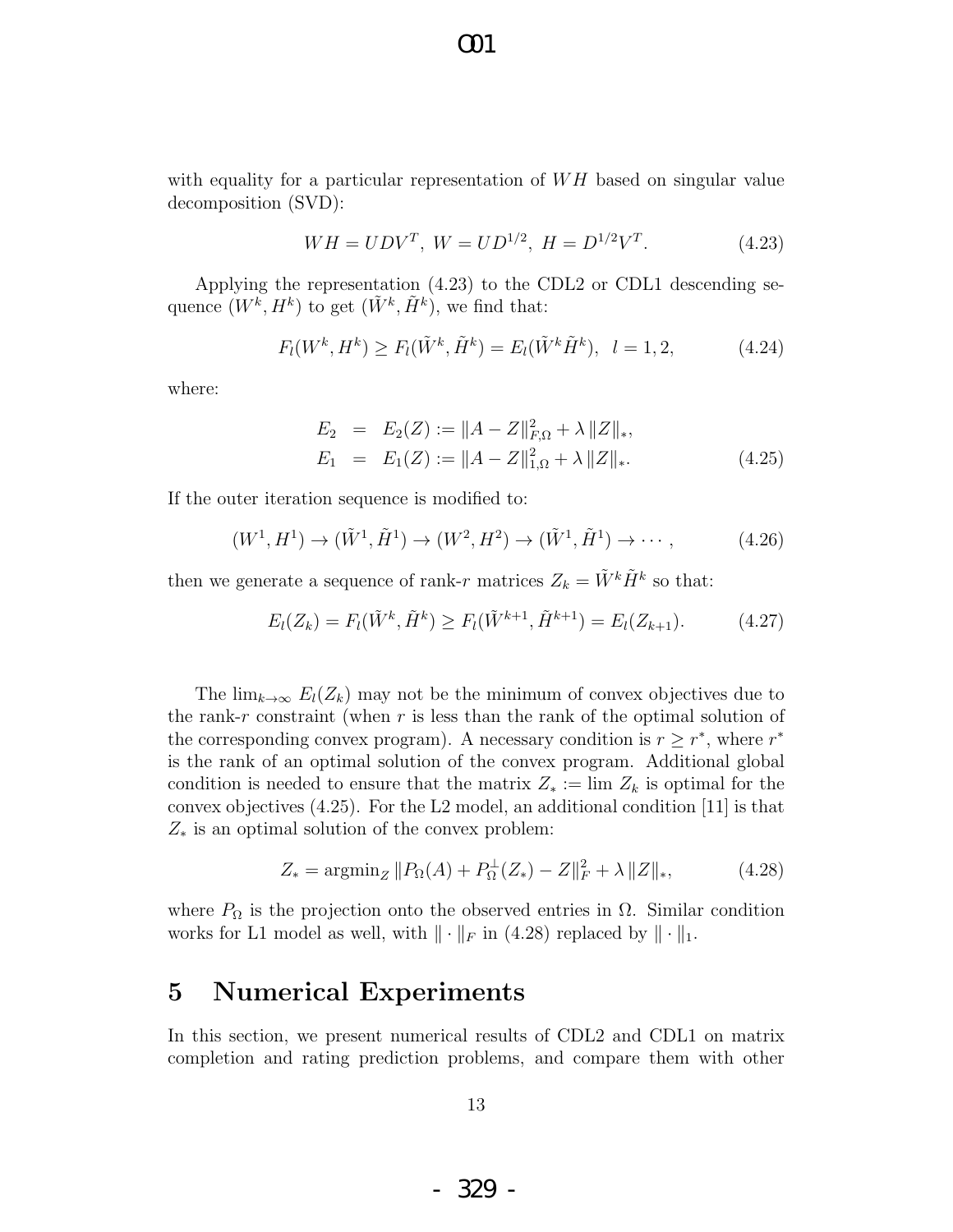| Problem                     | CDL2       | CDL1        | <b>FPCA</b> | $sIRLS-0$  | $IRucL-1/2$ | LMaFit     |
|-----------------------------|------------|-------------|-------------|------------|-------------|------------|
| rank                        | rel.err    | rel.err     | rel.err     | rel.err    | rel.err     | rel. err   |
|                             | $4.31e-07$ | $1.05e-16$  | $6.14e-06$  | $1.26e-06$ | $3.27e-06$  | $1.12e-06$ |
| $\mathcal{D}_{\mathcal{L}}$ | 4.65e-07   | 3.90e-09    | $5.51e-06$  | $1.03e-06$ | 3.84e-06    | 1.28e-06   |
| 3                           | $4.61e-07$ | 3.57e-08    | 7.56e-06    | $1.86e-06$ | $4.61e-06$  | 1.48e-06   |
| $\overline{4}$              | 5.17e-07   | $1.38e-06$  | $1.46e-05$  | 2.48e-06   | 5.73e-06    | $1.46e-05$ |
| 5                           | 4.53e-07   | $3.32e-0.5$ | 1.77e-05    | 5.84e-06   | 7.84e-06    | 1.85e-06   |

Table 1: Comparison of CDL2, CDL1, sIRLS-0, IRucL-1/2 and LMaFit on completing Gaussian matrices at known rank,  $m = n = 100$ ,  $sr = 0.4$ .

representative methods in the literature. We shall demonstrate the robustness of CDL1 when the observed data contains gross corruptions.

The methods in comparison include: FPCA [13], sIRLs-q [16], IRucL-q [12], LMaFit [20], for matrix completion; sIRLs-q [16], Optspace [9], and Iterative Hard Thresholding (IHT) [5, 15] for rating prediction. The  $q \in [0, 1)$ . LMAFit solves a constrained low-rank factorization model without computing SVD similar to CD methods. The other methods in comparison compute SVD, and are non-convex in nature except the convex FPCA based on a relaxed nuclear norm model. Default parameter values are used in the comparison codes.

#### 5.1 Low Rank Matrix Completion

Given an incomplete matrix with missing entries, the goal is to extend it to a low rank complete matrix so that the observed entries are preserved or minimally changed.

We generated random matrices  $M = M_L M_R^T \in \mathbb{R}_{m \times n}$ , where matrices  $M_L \in \mathbb{R}_{m \times r}$  and  $M_R \in \mathbb{R}_{n \times r}$  are generated from independent unit Gaussian distribution. Setting r small, we obtain M at low rank (generically  $r$ ). Then M is normalized as  $M \leftarrow M / ||M||_2$ . After this step, we uniformly randomsampled a subset  $\Omega$  of p entries from M to produce  $A = M|_{\Omega}$ . The sampling ratio sr is  $p/(mn)$ . In our experiment, we set  $m = n = 100$ , and rank equal to  $1, 2, \dots, 5$ . The recovered matrix A at convergence is compared with the ground truth M in relative Frobenius norm: rel.err :=  $\|\tilde{A} - M\|_F / \|M\|_F$ . For CDL2 (CDL1),  $\lambda = 10^{-10}$  (10<sup>-2</sup>); inner and outer iteration numbers are 24 and 32 respectively. Ten random samples of A are computed and the average accuracy is reported in Table 1. We see that CDL2 achieves more accurate completion in a stable way than other methods, except that CDL1 is most accurate at bottom rank values.

- 330 -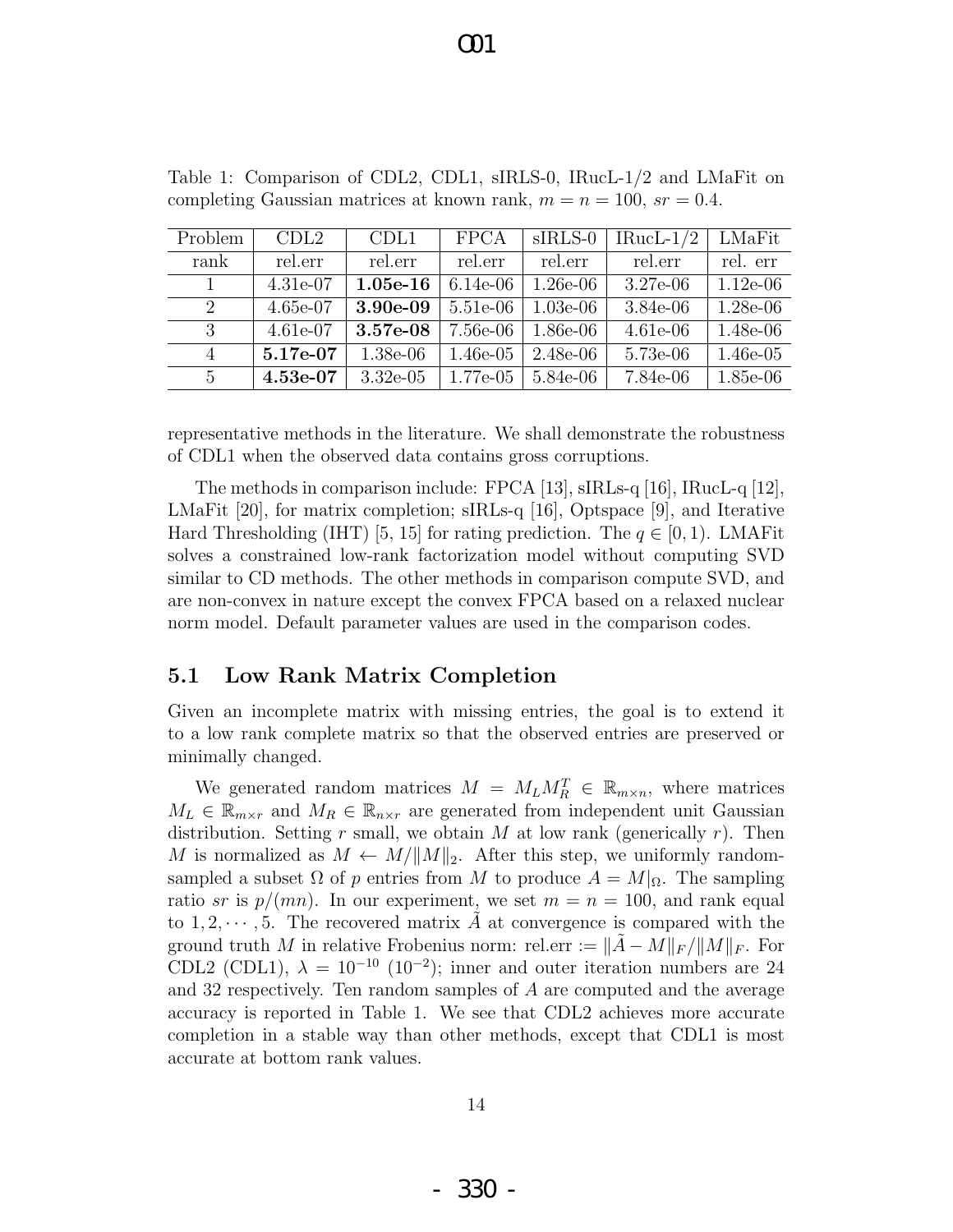| Problem                     | CDL2       | CDL1       | <b>FPCA</b> | $sIRLS-0$  | $IRucL-1/2$ | LMaFit     |
|-----------------------------|------------|------------|-------------|------------|-------------|------------|
| rank                        | rel.err    | rel.err    | rel.err     | rel.err    | rel.err     | rel. err   |
| 1                           | $5.20e-03$ | $1.07e-16$ | $2.06e-03$  | $2.24e-02$ | 2.38e-02    | 7.65e-03   |
| $\mathcal{D}_{\mathcal{L}}$ | $3.93e-02$ | 5.13e-08   | $2.21e-02$  | 4.45e-02   | 5.48e-02    | $2.22e-02$ |
| 3                           | $2.30e-02$ | $9.12e-08$ | 6.65e-02    | 6.16e-02   | 8.41e-02    | 4.18e-02   |
| 4                           | $3.63e-02$ | $1.25e-06$ | $3.44e-02$  | 2.99e-02   | $4.18e-02$  | $2.04e-02$ |
| $\mathbf{5}$                | 3.54e-02   | $3.46e-05$ | $4.14e-02$  | $4.54e-02$ | 6.96e-02    | 3.61e-02   |

Table 2: Comparison of CDL2, CDL1, sIRLS-0, IRucL-1/2 and LMaFit on completing Gaussian matrices under corruption by magnification of an observed entry by 10 times;  $m = n = 100$ ,  $sr = 0.4$ .

Table 3: Comparison of CDL2, CDL1, sIRLS-0, IRucL-1/2 and LMaFit on completing Gaussian matrices under corruption by magnification of an observed entry by 100 times;  $m = n = 100$ ,  $sr = 0.4$ .

| Problem       | CDL2         | CDL1       | <b>FPCA</b> | $sIRLS-0$  | IRucL- $1/2$ | LMaFit     |
|---------------|--------------|------------|-------------|------------|--------------|------------|
| rank          | rel.err      | rel.err    | rel.err     | rel.err    | rel.err      | rel. err   |
|               | 1.88e-01     | $1.07e-16$ | $1.35e-01$  | 3.77e-01   | $2.60e-01$   | $3.06e-01$ |
| 2             | $1.14e + 01$ | $3.22e-08$ | $2.74e-01$  | $6.69e-01$ | $3.93e-01$   | 5.54e-01   |
| 3             | 4.47         | $2.76e-08$ | $2.32e-01$  | 1.98       | 7.61e-01     | 2.46       |
|               | 2.98         | 7.60e-06   | $3.61e-01$  | 1.79       | $7.62e-01$   | 2.31       |
| $\frac{5}{2}$ | 6.23         | $3.69e-05$ | $4.73e-01$  | 1.68       | 8.86e-01     | 1.84       |

Next we introduce a corrupted value at a randomly selected entry of A by magnifying the observed value by 10 times. Table 2 shows that CDL1 is remarkably robust and accurate while the other methods under-perform drastically by several orders of magnitude. Table 3 makes a comparison when the corrupted value is 100 times the observed one. CDL1 remains robust and accurate at the same order while the others deteriorate.

#### 5.2 Prediction on MovieLens Data

We study the MovieLens 100k data set [17] which consists of 100,000 ratings (1 to 5) from 943 users on 1682 movies. Each user has rated at least 20 movies. Users and items are numbered consecutatively from 1. To compare with results in the literature, we consider 4 different 80/20 splits of the full data set u into training (ui.base) and test sets (ui.test),  $i = 1, 2, 3, 4$ . Each of the four training/test dataset is mapped to matrix  $A/T$  with rows/columns representing users/movies. The index set of available entries of T is denoted by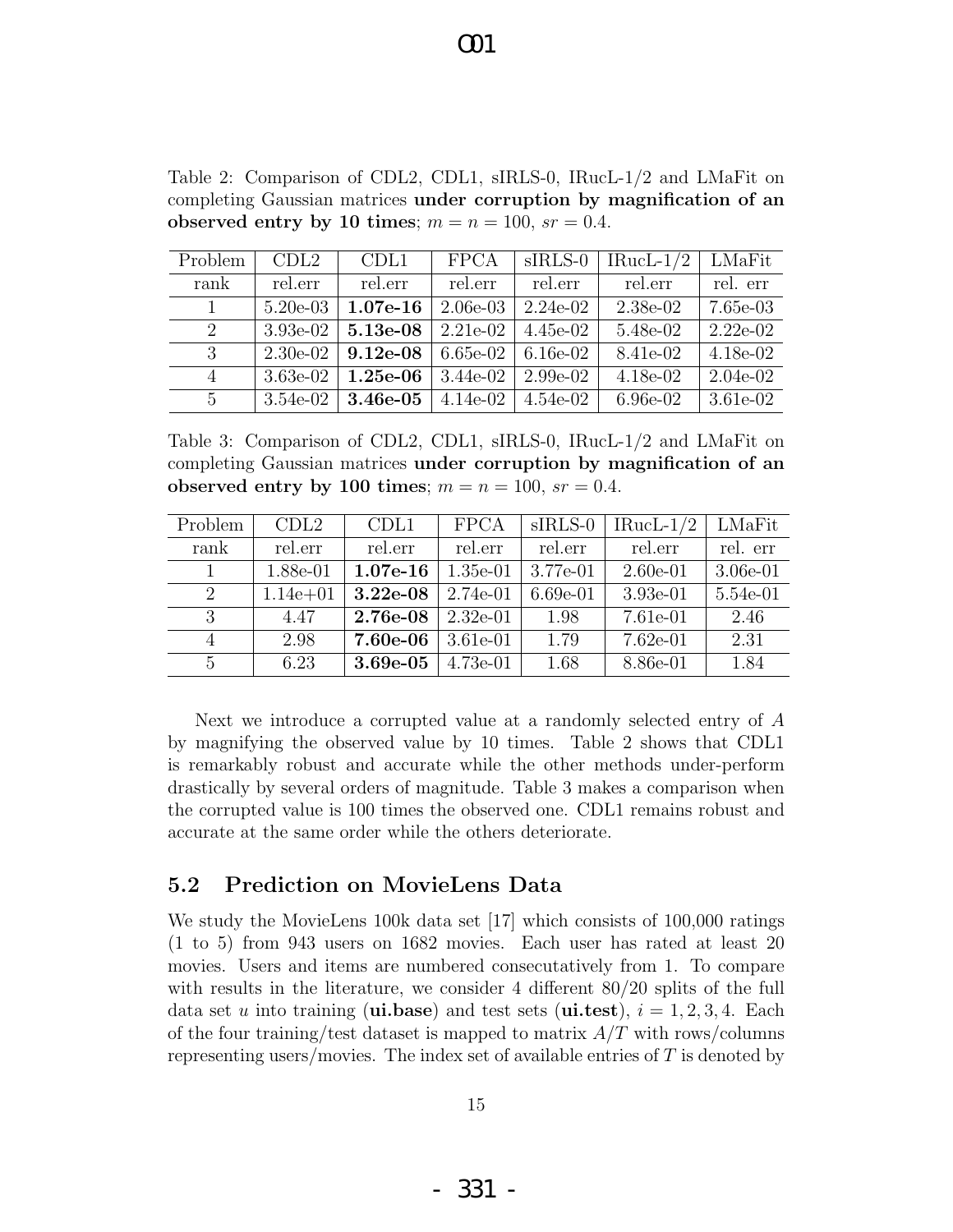$\Omega_T$ . A matrix factorization algorithm is applied to A to generate a prediction matrix P which is compared with the test matrix T on  $\Omega_T$ . The performace metric is Normalized Mean Absolute Error (NMAE) defined as:

NMAE := 
$$
(r_{max} - r_{min})^{-1} |\Omega_T|^{-1} \sum_{(i,j) \in \Omega_T} |P_{ij} - T_{ij}|,
$$

where  $r_{max}/r_{min}$  are maxium/minimum ratings, and  $|\Omega_T|$  is the number of elements in  $\Omega_T$ . In the three methods (sIRLS, IHT, Optspace) under comparison, the rank of P was set to five, see [16]. As suggested in [10], we extract the leading order information from the training set by a first order base model:

$$
\bar{A}_{ij} = \bar{r} + u_i + m_j,\tag{5.1}
$$

where  $\bar{r}$  is the mean of all rating entries in A;  $u_i$  is the average rating by user i in A minus  $\bar{r}$ ;  $m_j$  is the average rating received by movie j minus  $\bar{r}$ . The  $u_i$  and  $m_j$  terms are called bias [10]. The deviation from the base model  $\hat{A}_{ij} = A_{ij} - \bar{A}_{ij}$  is factorized by CDL2 and CDL1 at rank equal to one. Computation indicated that there is no significant gain beyond rank one, partly because the prediction matrix from the first order model reaches a rank about 20. The predicted ratings are finally truncated to the range [1, 5].

A major difference of the rating prediction problem from the low rank matrix completion problem is that we do not want  $P$  to be too close to  $A$ because this would cause overfitting instead of extracting robust features to be more predicative on the test matrix  $T$ . For this reason, the regularization parameter is chosen much larger:  $\lambda = 150$  for CDL2 and  $\lambda = 60$  for CDL1. The inner and outer iteration numbers are same as before (24 and 32).

In Table 4, CDL1 and CDL2 perform the best with CDL1 slightly ahead of CDL2. Next, we introduce corruptions of three types in the training sets: (1) randomly select and switch 1000 lowest ratings  $(1)$ 's to highest ratings  $(5)$ 's; (2) randomly select 200 lowest ratings (1's) and magnify by a factor of 10; (3) randomly select 10 lowest ratings (1's) and magnify by a factor of 100. In the 4 training sets, the total number of lowest ratings is in the range of 4700 to 4900, and number of the highest ratings is from 16700 to 17100. The type (2) corruption requires modifying the rating of about 8 users, while type (3) corruption involves only 1 user's ratings, a much easier task for a hacker.

The results from CDL2 and CDL1 on the three types of corruptions for the 4 splits are in Table 5. We see that the difference between CDL2 and CDL1 is small (relative change about  $0.1\%$ ) for type  $(1)$  corruption, though CDL1 is consistently a shade better. The difference reaches nearly 14% for type (2)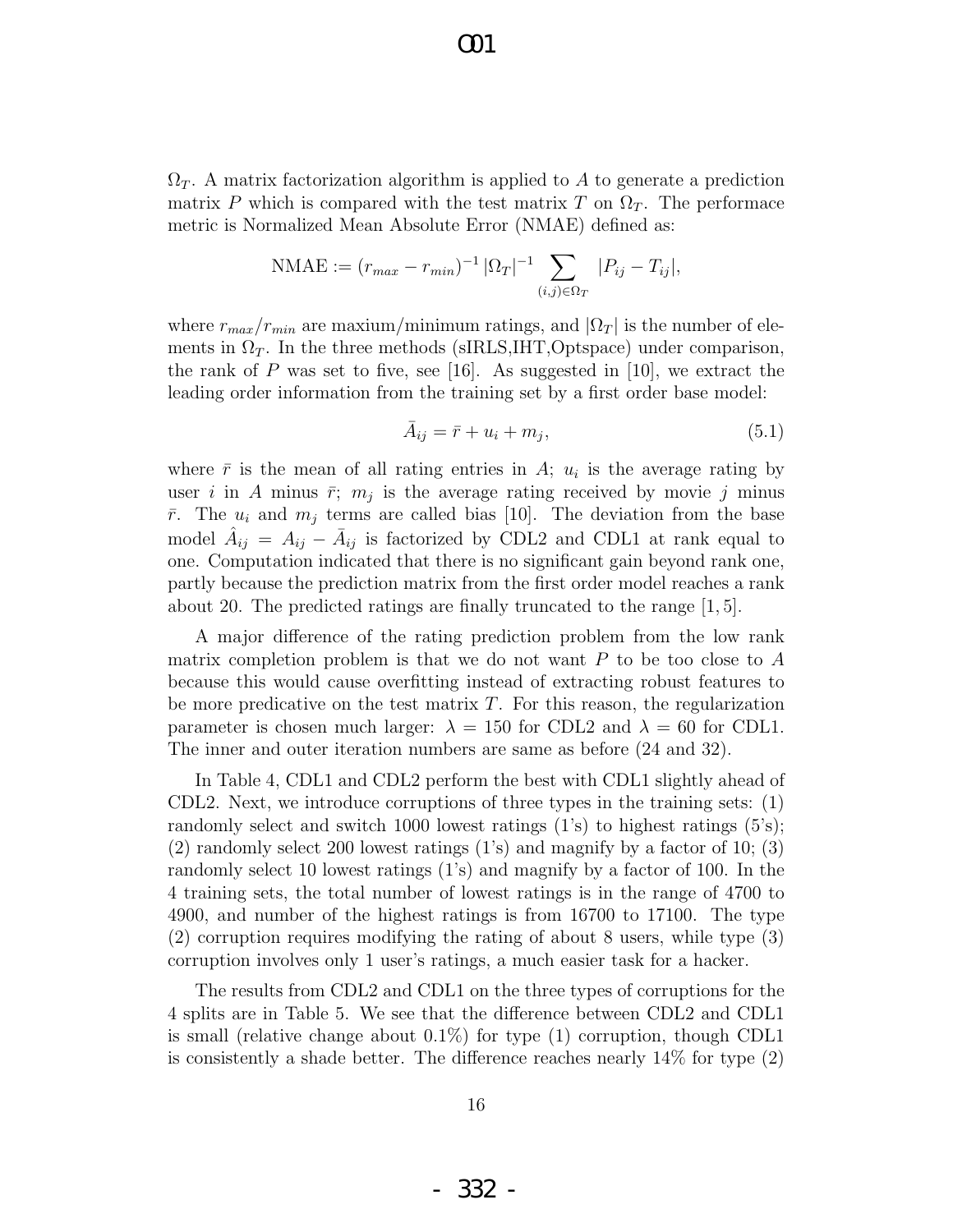| Problem   | CDL2        | CDL1   | SIRLS       | <b>IHT</b>  | Optspace    |
|-----------|-------------|--------|-------------|-------------|-------------|
| Problem   | <b>NMAE</b> | NMAE   | <b>NMAE</b> | <b>NMAE</b> | <b>NMAE</b> |
| split-1   | 0.1836      | 0.1835 | 0.1919      | 0.1925      | 0.1887      |
| $split-2$ | 0.1810      | 0.1808 | 0.1878      | 0.1883      | 0.1878      |
| split-3   | 0.1811      | 0.1808 | 0.1870      | 0.1872      | 0.1881      |
| split-4   | 0.1809      | 0.1808 | 0.1899      | 0.1896      | 0.1882      |

Table 4: Comparison of CDL2, CDL1, sIRLS, IHT and Optspace on 100k MovieLens data.

Table 5: Comparison of CDL2 and CDL1 on 100k MovieLens data under 3 types of corruptions indexed by the last number: (1) switch 1000 lowest ratings to highest ratings; (2) magnify 200 lowest ratings by a factor of 10; (3) magnify 10 lowest ratings by a factor of 100.

| Problem   | $CDL2-1$ | $CDL1-1$    | $CDL2-2$    | $CDL1-2$ | $CDL2-3$    | $CDL1-3$    |
|-----------|----------|-------------|-------------|----------|-------------|-------------|
| Problem   | NMAE     | <b>NMAE</b> | <b>NMAE</b> | NMAE     | <b>NMAE</b> | <b>NMAE</b> |
| split-1   | 0.1890   | 0.1890      | 0.2027      | 0.1890   | 0.3221      | 0.1857      |
| $split-2$ | 0.1829   | 0.1828      | 0.2112      | 0.1838   | 0.3104      | 0.1826      |
| split-3   | 0.1823   | 0.1821      | 0.2130      | 0.1825   | 0.2777      | 0.1825      |
| split-4   | 0.1821   | 0.1820      | 0.2122      | 0.1818   | 0.2481      | 0.1966      |

corruption and as much as 43% for type (3) corruption. As in the matrix completion problem, the CDL1 method is much more stable than CDL2 under a small number of large size (gross) corruptions.

# 6 Conclusions

We studied the coordinate descent method for matrix factorization model with L1 fidelity and applied its algorithm (CDL1) for low rank matrix completion and recommender system rating prediction problems. We discovered a closed form analytical solution for the one-dimensional sub-problem and applied it to CDL1 iterations. In comparison with CDL2 and other L2 fidelity based methods, CDL1 stands out as a robust and stable method in the presence of large and sparse corruptions as possibly encountered in a hacker attack. A line of future work is to speed up the CDL1 algorithm on parallel machines and apply it to large scale data sets to further verify the scalability of its robustness. A theoretical question is to study the convergence to a local minimum.

- 333 -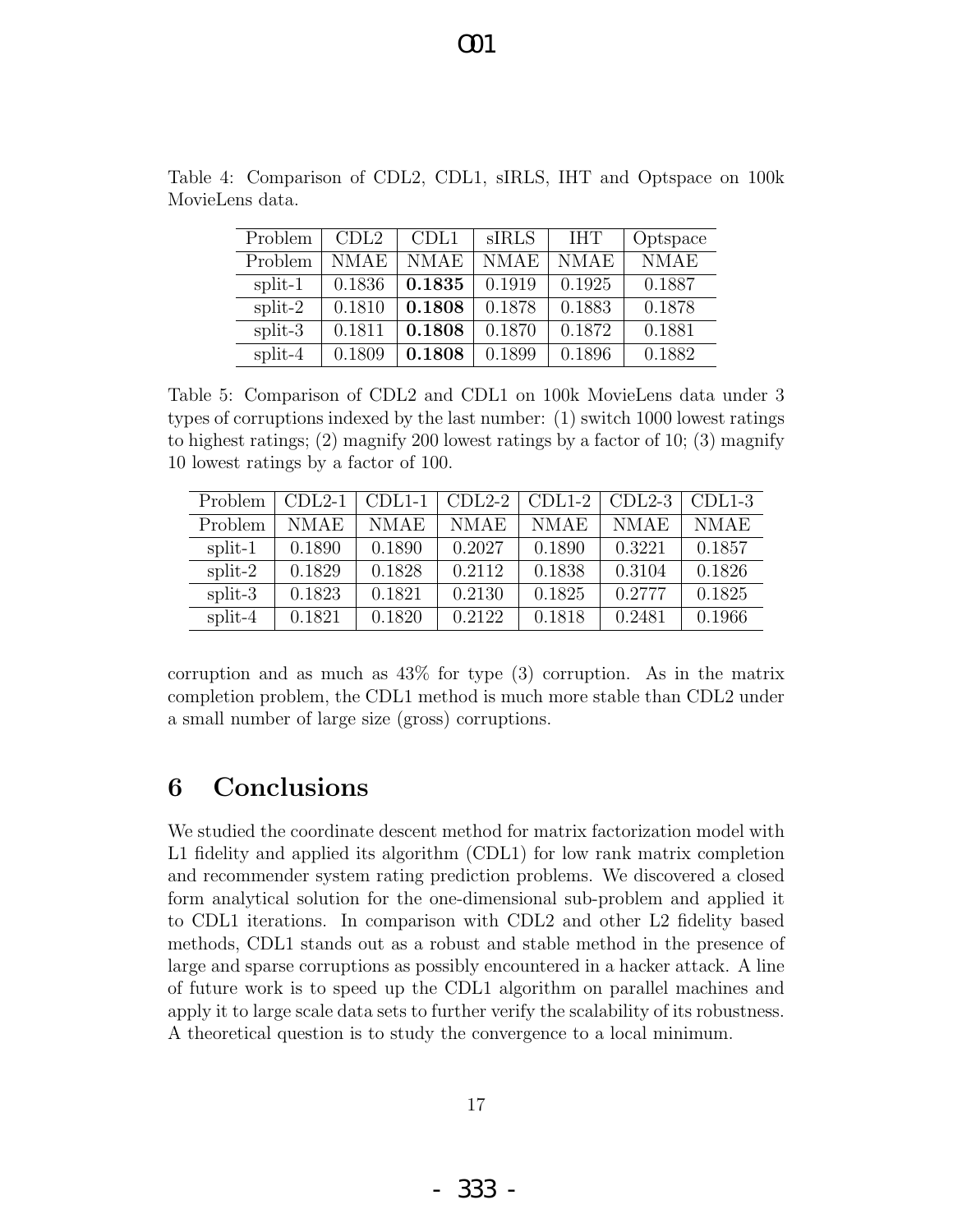### 7 Acknowledgements

I would like to thank my mentor Prof. Hongkai Zhao at UC Irvine for his encouragement and advice throughout the project. I thank Mr. Shuai Zhang for helpful communications on matrix completion research.

# 8 Appendix

We show the identity (4.15). Let  $\hat{R} = R + w_t^o h_t^o$  over the index set  $\Omega$  where R is known. Direct calculation gives:

$$
E(u_k, v_k) - E(u_{k+1}, v_{k+1}) = 2 \sum_{(i,j) \in \Omega} \hat{R}_{ij}(u_{k+1,i}v_{k+1,i} - u_{k,i}v_{k,i})
$$
(8.1)

+ 
$$
\sum_{(i,j)\in\Omega} (u_{k,i}v_{k,j})^2 - (u_{k+1,i}v_{k+1,j})^2 + \lambda (\|u_k\|^2 + \|v_k\|^2 - \|u_{k+1}\|^2 - \|v_{k+1}\|^2).
$$

Since  $u_{k+1} = \operatorname{argmin}_{u} E(u, v_k)$ , it satisfies  $E_u(u_{k+1}, v_k) = 0$ , or:

$$
\sum_{j \in \Omega_i} \left[ -2\hat{R}_{ij} v_{k,j} + 2u_{k+1,i}(v_{k,j})^2 \right] + 2\lambda u_{k+1,i} = 0, \quad \forall i. \tag{8.2}
$$

Similarly,  $v_{k+1} = \text{argmin}_{v} E(u_{k+1}, v)$ , and so  $E_v(u_{k+1}, v_{k+1}) = 0$ , or:

$$
\sum_{i \in \Omega_j} \left[ (-2) \hat{R}_{ij} u_{k+1,i} + 2(u_{k+1,i})^2 v_{k+1,j} \right] + 2\lambda v_{k+1,j} = 0, \quad \forall j. \tag{8.3}
$$

Multiplying (8.2) by  $u_{k,i}$  and summing over i, likewise multiplying (8.3) by  $v_{k+1,j}$  and summing over j, then subtracting the two resulting equalities to get:

$$
0 = \sum_{(i,j)\in\Omega} -2\hat{R}_{ij}u_{k,i}v_{k,j} + 2\hat{R}_{ij}u_{k+1,i}v_{k+1,j} + 2\sum_{(i,j)\in\Omega} u_{k,i}u_{k+1,i}(v_{k,j})^2
$$
  
- 
$$
2\sum_{(i,j)\in\Omega} (u_{k+1,i}v_{k+1,j})^2 + 2\lambda \sum_{i} u_{k+1,i}u_{k,i} - 2\lambda \sum_{j} (v_{k+1,j})^2.
$$
 (8.4)

It follows from (8.4) that:

$$
E(u_k, v_k) - E(u_{k+1}, v_{k+1}) = \sum_{(i,j) \in \Omega} (u_{k,i}v_{k,j})^2 + (u_{k+1,i}v_{k+1,j})^2 - 2u_{k,i}u_{k+1,i}(v_{k,j})^2
$$
  

$$
- 2\lambda \sum_i u_{k+1,i}u_{k,i} + 2\lambda \sum_i (v_{k+1,i})^2
$$
  

$$
+ \lambda (\|u_k\|^2 + \|v_k\|^2 - \|u_{k+1}\|^2 - \|v_{k+1}\|^2). \tag{8.5}
$$

- 334 -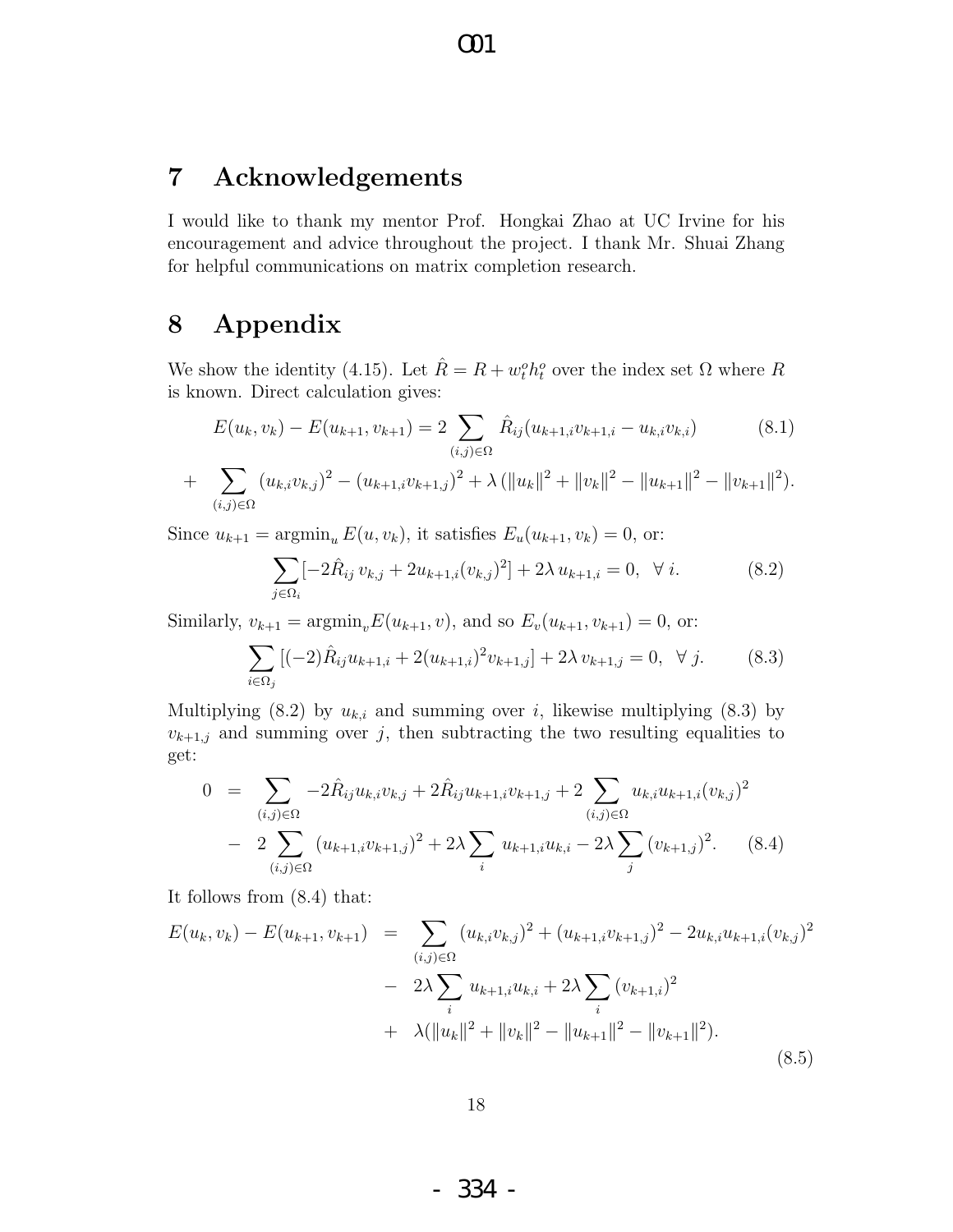The 3 terms in the first sum of (8.5) can be written as:

$$
(u_{k+1,i}v_{k+1,j})^2 - (u_{k+1,i}v_{k,j})^2 + (u_{k+1,i}v_{k,j})^2 - 2u_{k,i}u_{k+1,j}(v_{k,j})^2 + (u_{k,i}v_{k,j})^2,
$$

O01

which is:

$$
(v_{k,j})^2 (u_{k+1,i} - u_{k,i})^2 + (u_{k+1,i}v_{k+1,j})^2 - (u_{k+1,i}v_{k,j})^2.
$$
 (8.6)

The remaining terms of  $(8.5)$  with  $\lambda$  in front combine to give:

$$
\sum_{i} (u_{k,i})^2 - 2u_{k,i}u_{k+1,i} - (u_{k+1,i})^2 + (v_{k,i})^2 + (v_{k+1,i})^2.
$$
 (8.7)

Multiplying (8.2) by  $u_{k+1,i}$  and summing over i; multiplying (8.3) by  $v_{k,j}$ and summing over  $j$ , subtracting the two resulting expressions, we find:

$$
0 = 2 \sum_{(i,j)\in\Omega} [(u_{k+1,i})^2 (v_{k,j})^2 - v_{k,j}v_{k+1,j}(u_{k+1,i})^2] + 2\lambda \sum_i [(u_{k+1,i})^2 - v_{k,i}v_{k+1,i}].
$$
\n(8.8)

Adding  $(8.8)$  to  $(8.5)$ , we see that  $(8.6)$  becomes:

$$
(v_{k,j})^2 (u_{k+1,i} - u_{k,i})^2 + (u_{k+1,i}v_{k+1,j})^2 + (u_{k+1,i})^2 (v_{k,j})^2 - 2v_{k,j}v_{k+1,j}(u_{k+1,i})^2
$$
  
=  $(v_{k,j})^2 (u_{k+1,i} - u_{k,i})^2 + (u_{k+1,i})^2 (v_{k+1,j} - v_{k,j})^2,$  (8.9)

leading up to the first two square terms on the right hand side of (4.15). Similarly, (8.7) becomes:

$$
\sum_{i} (u_{k,i})^2 - 2u_{k,i}u_{k+1,i} + (u_{k+1,i})^2 + (v_{k,i})^2 + (v_{k+1,i})^2 - 2v_{k,i}v_{k+1,i},
$$

producing the sum of squares term with  $\lambda$  prefactor on the right hand side of (4.15). Proof is complete.

### References

- [1] D. Bertsekas, "Nonlinear Programming", Belmont, MA, Athena Scientific, 2nd ed, 1999.
- [2] S. Burer, R. Monteiro, A nonlinear programming algorithm for solving semidefinite programs via low rank factorization, Math. Programming, Ser. B, 95(2003), pp. 329-357.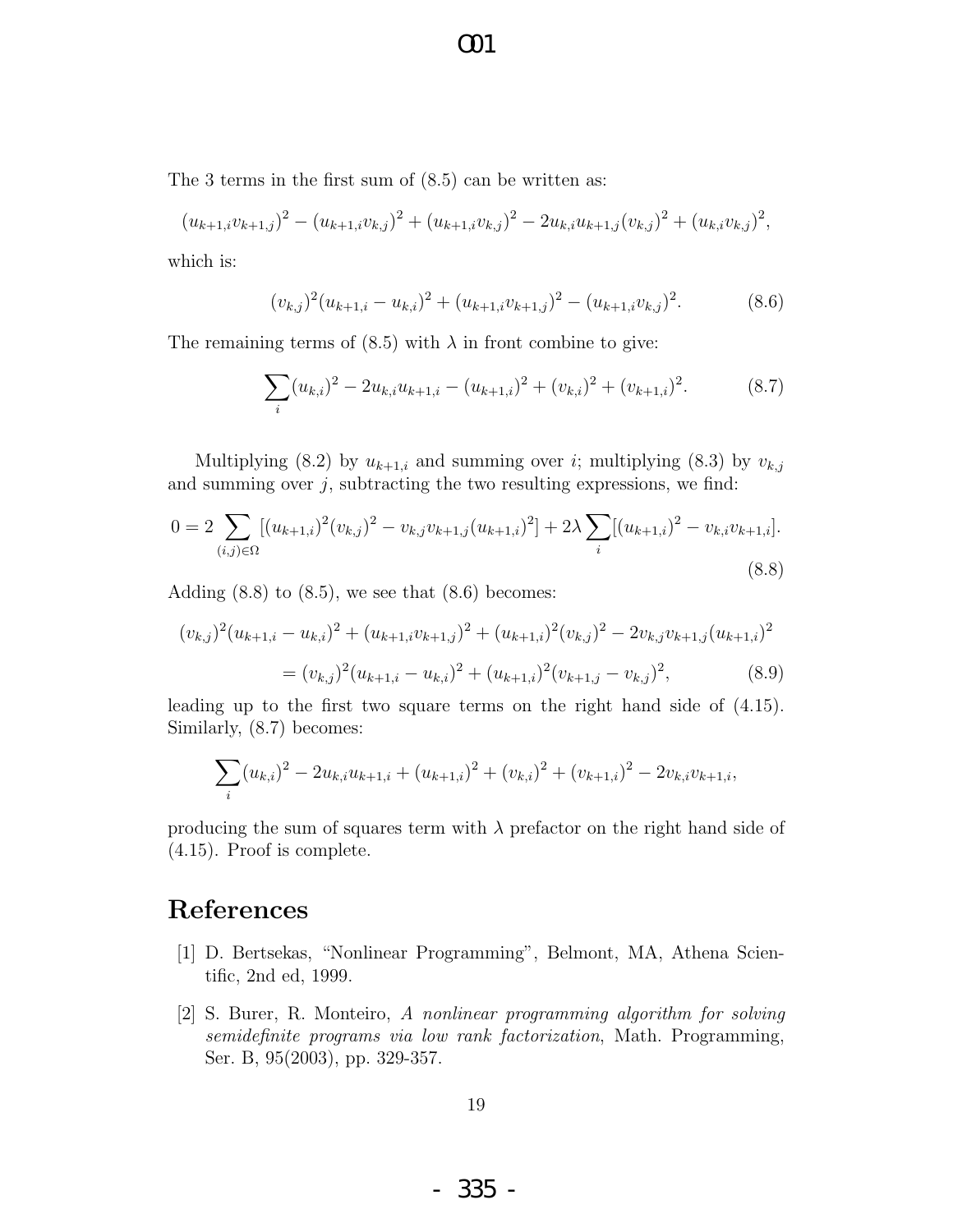- [3] E. J. Candès, X. Li, Y. Ma, and J. Wright, Robust Principal Component Analysis?, Journal of ACM, 58(1), 1-37, 2009.
- [4] Y. Chen, A. Jalali, S. Sanghavi, and C. Caramanis. Low-rank matrix recovery from errors and erasures. Information Theory, IEEE Transactions on, 59(7):4324–4337, 2013.
- [5] D. Goldfarb and S. Ma. Convergence of fixed point continuation algorithms for matrix rank mini- mization. Foundations of Computational Mathematics, 11(2), 2011.
- [6] P. Huber, E. Ronchetti, "Robust Statistics", Wiley, New York, 2009.
- [7] D. Jannach, M. Zanker, A. Felfernig, G. Friedrich, "Recommender Systems: An Introduction", Cambridge Univ. Press, 2012.
- [8] I. Jolliffe, "Principal Component Analysis", Springer-Verlag, 1986.
- [9] R. Keshavan, A. Montanari, S. Oh, Matrix completion from a few entries, IEEE Trans. Info. Theory, 56 (6), 2980-2998, 2010.
- [10] Y. Koren, R. Bell, C. Volinsky, Matrix factorization techniques for recommender system, Computer, vol. 42, pp. 30-37, 2009.
- [11] T. Hastie, R. Mazumder, J. Lee, R. Zadeh, Matrix Completion and Low-Rank SVD via fast Alternating Least Squares, J. Machine Learning Research, 2015, to appear.
- [12] M. Lai, Y. Xu, and W. Yin. Improved iteratively reweighted least squares for unconstrained smoothed  $l_q$  minimization. SIAM Journal on Numerical Analysis, 51(2):927–957, 2013.
- [13] S. Ma, D. Goldfarb, and L. Chen. Fixed point and bregman iterative methods for matrix rank minimization. Mathematical Programming, 128(1-2):321–353, 2011.
- [14] R. Mazumder, T. Hastie, R. Tibshirani, Spectral regularization algorithms for learning larfe incomplete matrices, J. Machine Learning Research, 11: 2287–2322, 2010.
- [15] R. Meka, P. Jain, and I. S. Dhillon. Guaranteed rank minimization via singular value projection. In Proc. of Neural Information Processing Systems (NIPS), 2010.